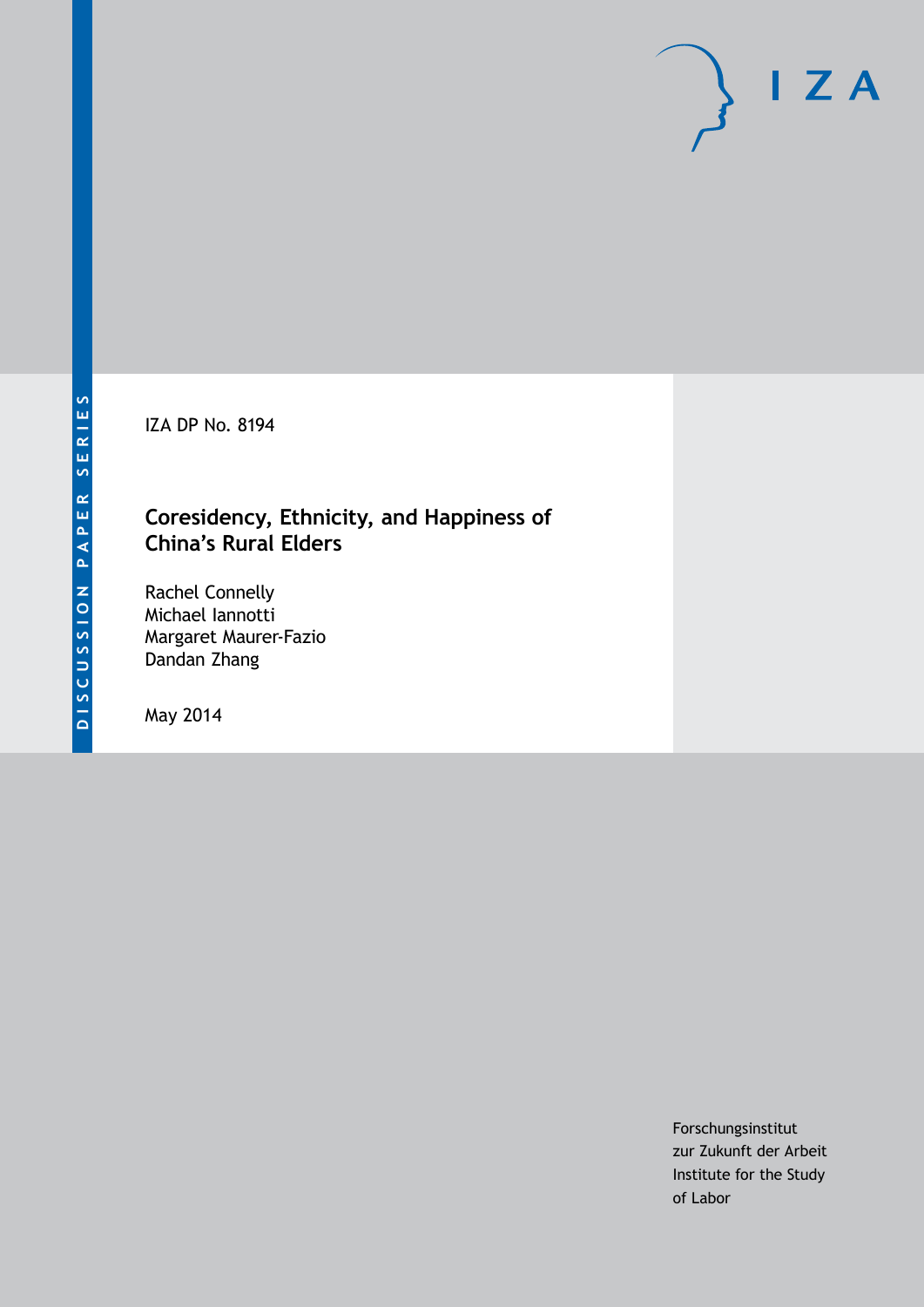# **Coresidency, Ethnicity, and Happiness of China's Rural Elders**

# **Rachel Connelly**

*Bowdoin College and IZA*

# **Michael Iannotti**

*Bates College*

### **Margaret Maurer-Fazio**

*Bates College and IZA*

# **Dandan Zhang**

*Peking University*

Discussion Paper No. 8194 May 2014

IZA

P.O. Box 7240 53072 Bonn **Germany** 

Phone: +49-228-3894-0 Fax: +49-228-3894-180 E-mail: [iza@iza.org](mailto:iza@iza.org)

Any opinions expressed here are those of the author(s) and not those of IZA. Research published in this series may include views on policy, but the institute itself takes no institutional policy positions. The IZA research network is committed to the IZA Guiding Principles of Research Integrity.

The Institute for the Study of Labor (IZA) in Bonn is a local and virtual international research center and a place of communication between science, politics and business. IZA is an independent nonprofit organization supported by Deutsche Post Foundation. The center is associated with the University of Bonn and offers a stimulating research environment through its international network, workshops and conferences, data service, project support, research visits and doctoral program. IZA engages in (i) original and internationally competitive research in all fields of labor economics, (ii) development of policy concepts, and (iii) dissemination of research results and concepts to the interested public.

IZA Discussion Papers often represent preliminary work and are circulated to encourage discussion. Citation of such a paper should account for its provisional character. A revised version may be available directly from the author.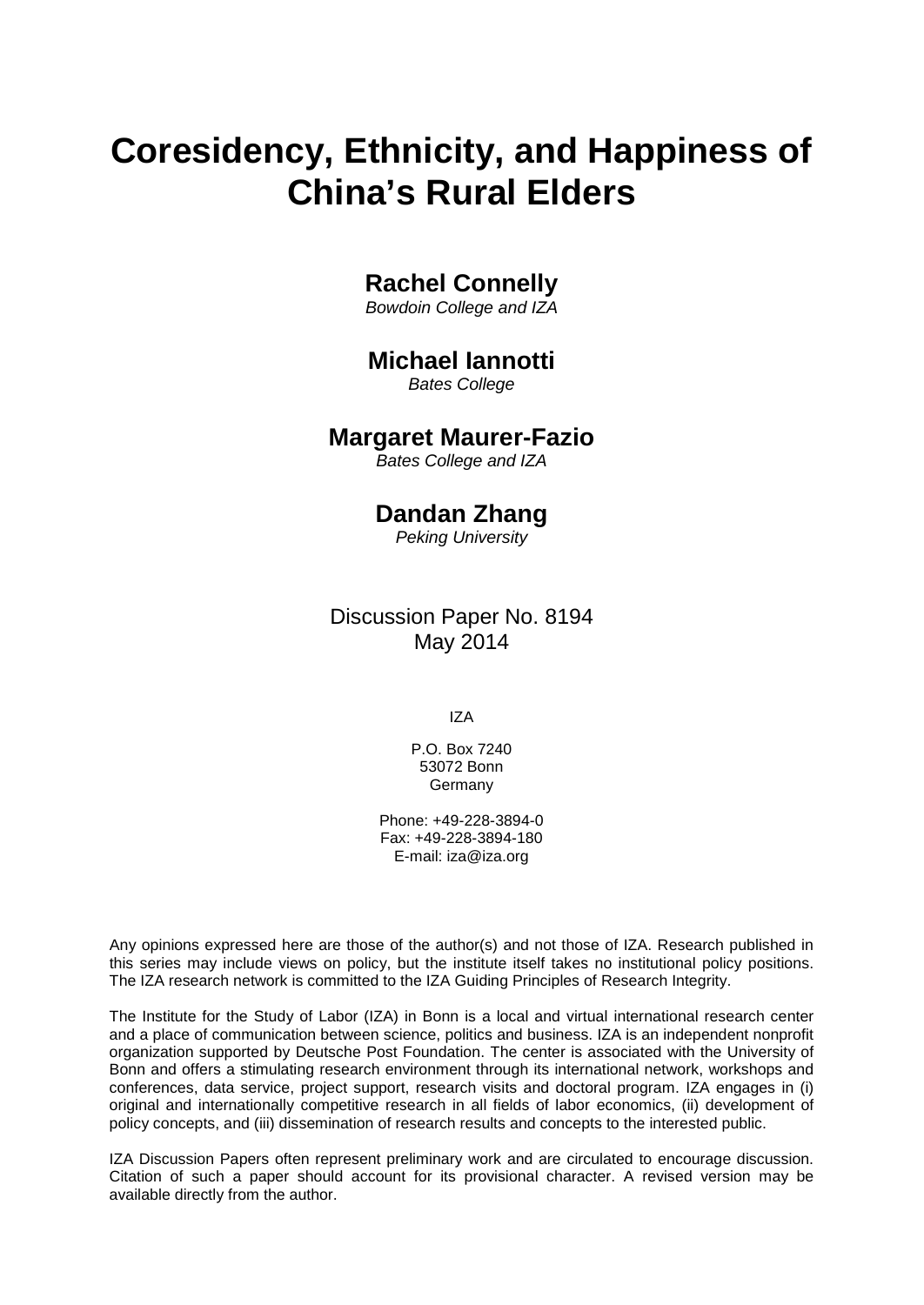IZA Discussion Paper No. 8194 May 2014

# **ABSTRACT**

# **Coresidency, Ethnicity, and Happiness of China's Rural Elders**

As China moves into the ranks of aged societies, coresidency of elders with their adult children has become an increasingly important policy concern. This article utilizes data from the 2000 Population Census of China and the 2011 Chinese Household Ethnicity Survey (CHES) to analyze coresidency patterns of rural elders in seven Chinese provinces with high concentrations of ethnic minority populations. We also explore one consequence of coresidency, reported happiness. We find that socioeconomic variables matter in the determination of coresidency in China in ways that are very similar to their roles in other countries. However, changes between 2000 and 2011 in the effects of age and widowhood show that coresidency decisions among rural elders provinces are transitioning from childcentric to parent-centric. Our analysis also reveals the large role cultural norms play in determining coresidency, as evidenced by differences across ethnic groups. The CHES data allow us to compare coresidency across ethnicity with respect to both individual and regional degrees of assimilation versus isolation. Elders who do not speak Mandarin have higher rates of coresidency than those who do. Additionally, those who live in counties with low rates of intermarriage and intergroup friendships are also more likely to coreside. In exploring the determinants of happiness, we find again that socioeconomic and demographic conditions matter, as does ethnicity. Controlling all else, coresidency increases the happiness of the elderly by about 28 percent. Moreover, the unobserved characteristics that drive coresidency are highly detrimental to the happiness of the elderly.

JEL Classification: D13, J12, J14, J15

Keywords: coresidency, happiness, ethnicity, Minzu, global life satisfaction, elders, living arrangements, China Household Ethnicity Survey, China

Corresponding author:

Margaret Maurer‐Fazio Bates College 276 Pettengill Hall 4 Andrews Road Lewiston, Maine 04240 USA E-mail: [mmaurer@bates.edu](mailto:mmaurer@bates.edu)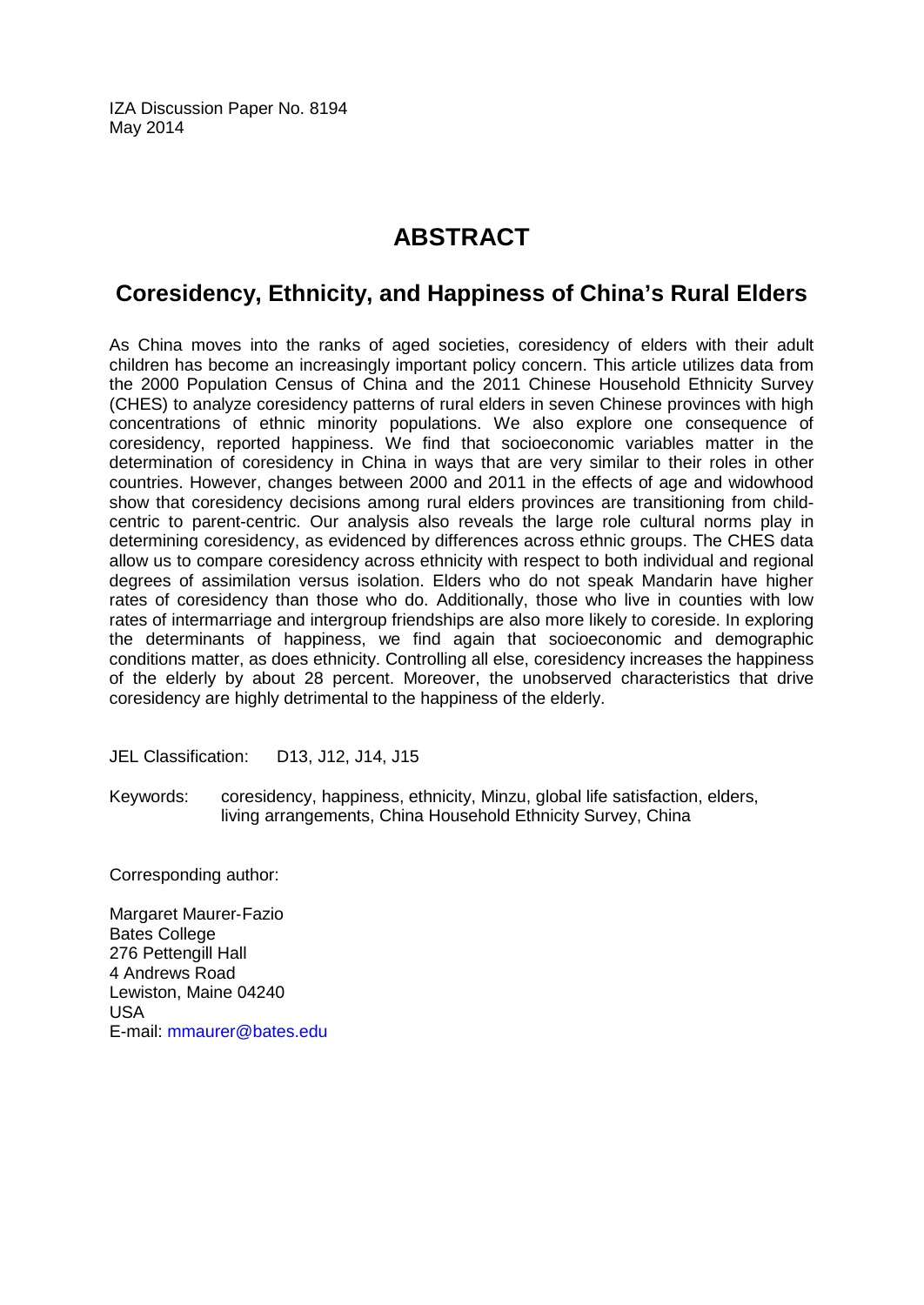#### **Introduction**

Prior to industrialization, it was common for parents and male offspring to reside in the same household for the duration of the formers' lifespan. Coresidency facilitated the natural transition of the male child from dependent, to agricultural laborer, to caretaker of his elderly parents. In China, coresidency has also been reinforced by both a long history of the patrilineal, patrilocal ideals of Confucianism and legal precedent in addition to these universal practical purposes. However these factors have varying influence across the cultures of China's ethnic groups and coresidency trends differ across these groups.

Decades of Communist rule, coupled with the forces of modernization, urbanization, and migration brought on by economic reform have moved Chinese society beyond its Confucian roots. As a result, the share of rural Chinese adults over age 50 living with their adult children decreased from 73 to 60 percent between  $1982$  and  $2000$ .<sup>1</sup> Thus, while living with one's children was clearly not universally practiced even in the early reform period, the share of elders living with their children declined substantially over this 18-year period. Although this decline of coresidency is consistent with historical global patterns, it appears to be detrimental to the subjective well-being of China's elderly.

The causes for the decline in coresidency are the subject of much recent interest. Motivation for such inquiry is driven by the rapid aging of the Chinese population and the nation's continued reliance on familial piety to provide the vast majority of old age support. The shift in living arrangements has been variously attributed to the erosion of Confucian principles of familial piety and its requirements and to practical factors, such as the proliferation of household labour-saving appliances, the expansion of the housing market, and increasing incomes.<sup>[2](#page-3-0)</sup> No doubt, the decline in coresidency is the result of a complex amalgam of forces that is beyond any single explanation.

In this article we utilize data from the 2011 Chinese Household Ethnicity Survey (CHES) to observe and analyze the coresidency patterns of rural elders in seven Chinese provinces with high concentrations of ethnic minority populations.<sup>[3](#page-3-1)</sup> After taking socioeconomic and demographic factors into account, we focus on the role that culture and ethnicity play in determining elders' living arrangements. Poston and Shu argue that China's minority ethnic groups display remarkable consistency in their distinctiveness from the Han.[4](#page-3-2) That is, ethnic groups that are similar to the Han are similar in many respects and those that differ, differ in many respects. We exploit cultural differences across ethnic groups, in conjunction with their typical living arraignments to explore the forces that drive coresidency.

<sup>&</sup>lt;sup>1</sup> Author's calculations, based on micro samples of the 1982 and 2000 Population Censuses of China. Throughout the paper we define elders as those 50 years of age or older.

<span id="page-3-0"></span> $^2$  Meng and Luo, 2008; Chu, Xie and Yu, 2011; Lei et al, 2011; Zhang, 2004; Zhan and Montgomery, 2003; Li and Chen, 2010; Chen, 2009, Zeng and Wang, 2003.

<span id="page-3-3"></span><span id="page-3-1"></span><sup>&</sup>lt;sup>3</sup> Hunan, Guangxi, Guizhou, Ningxia, Qinghai, Xinjiang, and Inner Mongolia. Throughout the rest of the paper we refer to this group of provinces as Western provinces, despite Hunan's inclusion in the group. <sup>4</sup> Poston and Shu 1987.

<span id="page-3-2"></span>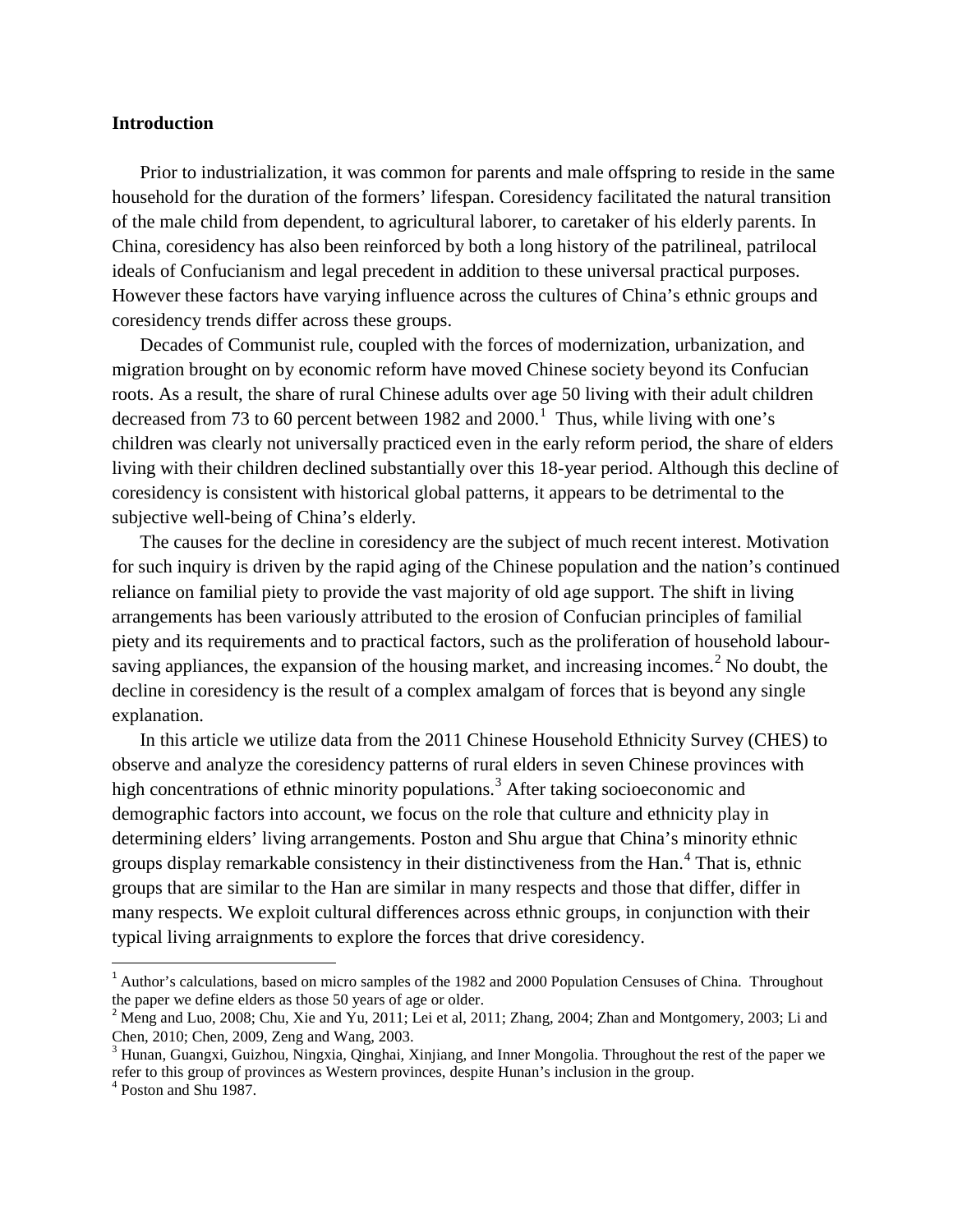The primary finding of our work is that the coresidency patterns of the elderly with their adult children do indeed vary by ethnic group even after taking socioeconomic factors into account. This suggests that, to a degree, coresidency is a function of cultural norms. Uyghurs and Tibetans demonstrate significantly higher rates of coresidency with their adult children than do the Han. The distinctiveness of the living arrangements of these two groups is additionally clear when the effects of widowhood are considered. Among other ethnic groups, particularly for women, losing a spouse greatly increases the likelihood of living with adult children; however the Uyghurs and Tibetans coreside at high rates even before widowhood.

At the same time, we find that the effects of demographic and socioeconomic determinants are consistent across ethnic groups. Coresidency increases as the elderly age past 70 and grow frail. Higher income decreases coresidency. Further testing the hypothesis of Poston and Shu,<sup>[5](#page-3-3)</sup> we examine variables that represent levels of cultural assimilation and integration at both individual and county levels, and find the probability of coresidency of the elderly increases with the degree of cultural isolation.

We begin our analysis by comparing the coresidency patterns of rural elders in 2000 to those in 2011. To do this, we employ data from the 1 percent sample of the 2000 Population Census of China, restricted to the same counties as included in the CHES data. Substantial change is evident in the patterns of coresidency by age and ethnicity. Borrowing terminology from Zhang, it appears that coresidency has become more parent-centric and less child-centric.<sup>[6](#page-4-0)</sup> Widowhood and age have larger effects on coresidency with adult children in 2011 than they did in 2000. The effects of ethnicity have also changed. The Han's rate of coresidency declined faster than most of the other included ethnic groups.

Next, based solely on the 2011 CHES data, we expand our analysis to include a more expansive set of socioeconomic and demographic variables and measures of individual and community attitudes and behavior regarding ethnic relations. Our analysis, privileged by the depth of the CHES data, both confirms the previous findings and demonstrates that coresidency is a function of elderly individuals' cultural assimilation to the majority Han.

Finally, focusing on a potential consequence of coresidency, we examine how the overall subjective happiness of the elderly differs by ethnicity and coresidency status. We find that coresidency with adult children increases elders' happiness; however the unobserved forces that drive the elderly to coreside, such as illness and low levels of income, negatively affect happiness.

#### **Comparison of Coresidency Patterns in CHES Counties, 2000 and 2011**

The 2011 CHES data is an ideal source for this work. It is richly detailed in comparison to the Census data, it privileges areas in China with large minority populations, and it is current.

<span id="page-4-1"></span><span id="page-4-0"></span> $<sup>5</sup>$  Poston and Shu 1987.<br> $<sup>6</sup>$  Zhang, 2004.</sup></sup>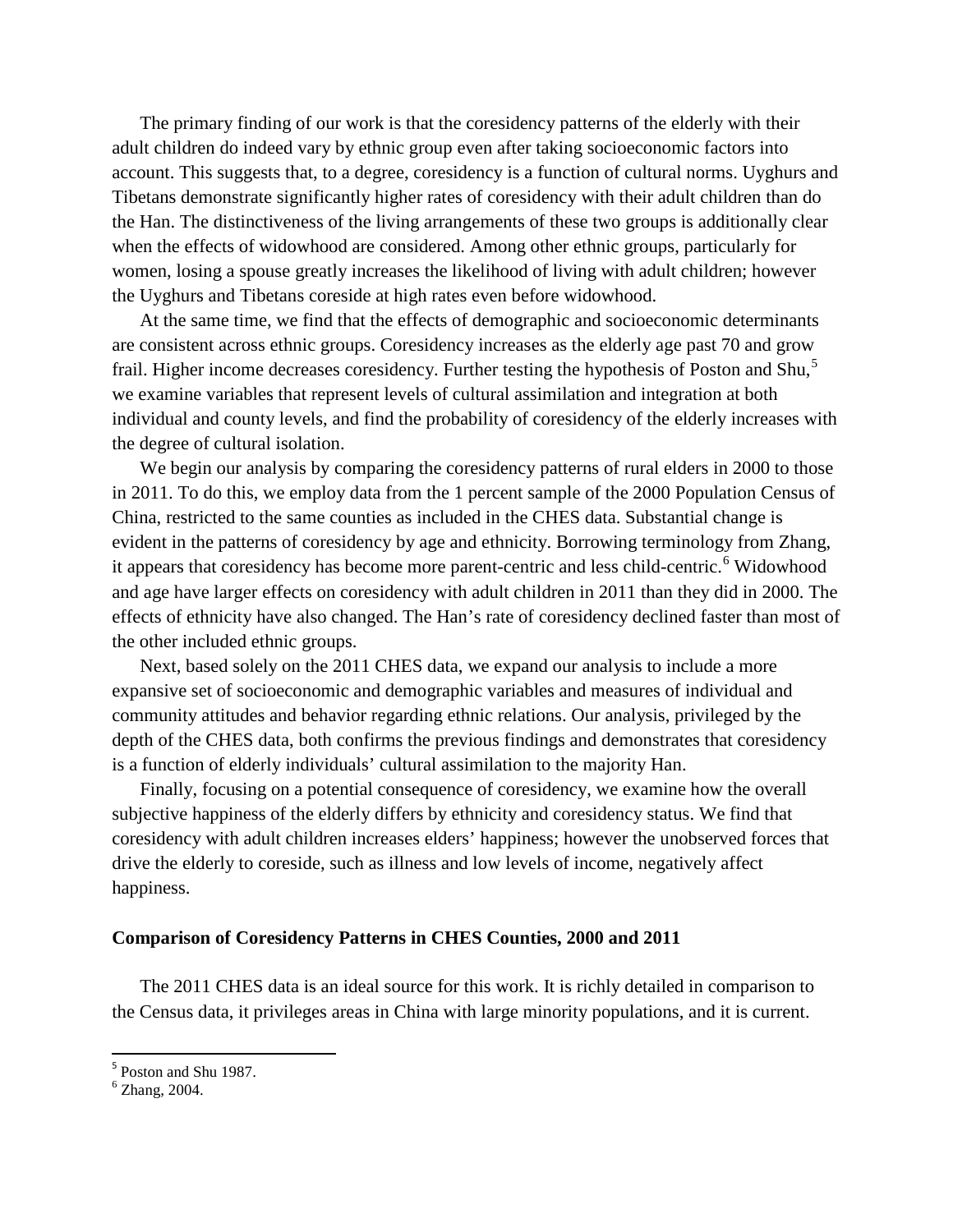However, given its geographic focus on the West, it is not representative of all of China. In Table 1 we compare the share of rural elders (aged 50 and above) who live with their adult children across the 2000 Chinese Census and 2011 CHES data. Column 1 is based on the national-level census data. Column 2 is also based on census data, but restricted to elders dwelling in the CHES counties. Column 3 comes from the 2011 CHES data. We include all ethnic groups in our analysis for whom we have at least 40 female and 40 male elders.<sup>[7](#page-4-1)</sup>

#### Tables 1 Here

The first two columns in Table 1 provide information on differences in 2000 between rural elders in all Chinese provinces and the rural elders who reside in the CHES counties. For Han, Mongolian, Hui, Tibetan, and Tujia elders, those living in the CHES counties have substantially higher rates of coresidency with adult children than are typical of their own ethnicity in the national census sample. For the other minority groups listed in Table 1, the proportions living with their adult children are very similar between the full rural sample and the CHES sample. Only the Zhuang have slightly lower rates of coresidency in the CHES sample. That all but the Zhuang have equal or greater rates of coresidency in the CHES counties than nationally reveals that coresidency rates are high in rural Western China. This may be a function of the region's low income levels and/or its more traditional lifestyles.

Having established that CHES-county living arrangements are somewhat different from the national averages, we henceforth restrict our census sample to the CHES counties. Comparing the latter two columns of Table 1 allows us to explore changes in coresidency patterns over the decade of the 2000's. Over the entire population of the CHES counties, coresidency rates remained consistent, standing at 66.5 percent in 2000, and 65.0 percent in 2011. However, by ethnic group these measures are less consistent. For the Han, coresidency declined 7 percentage points over the period. Two groups with very high rates of coresidency in 2000, the Mongolians and the Hui, exhibit a substantial decline from 2000 to 2011. Tibetans, on the other hand, who had the highest rates in 2000, had no change in coresidency over the period. Both Uyghurs and the Zhuang have higher rates of coresidency in 2011 than 2000.

Income has risen across the Western rural region in the 2000s, but it is reasonable to hypothesize that income increases could yield different effects for different groups; some may use extra income to build new houses nearby their parents, while other groups might use increased income to expand the size of multigenerational houses.<sup>[8](#page-5-0)</sup> Other factors may also be at play in the determination of differing patterns over time, such as differential rates of outmigration. Table 2 reveals the variation in average household size of rural elders of each

<span id="page-5-0"></span><sup>&</sup>lt;sup>7</sup> Sample sizes by ethnic minority group can be calculated from sample means by ethnicity presented in Table 4. <sup>8</sup> Chen 2009.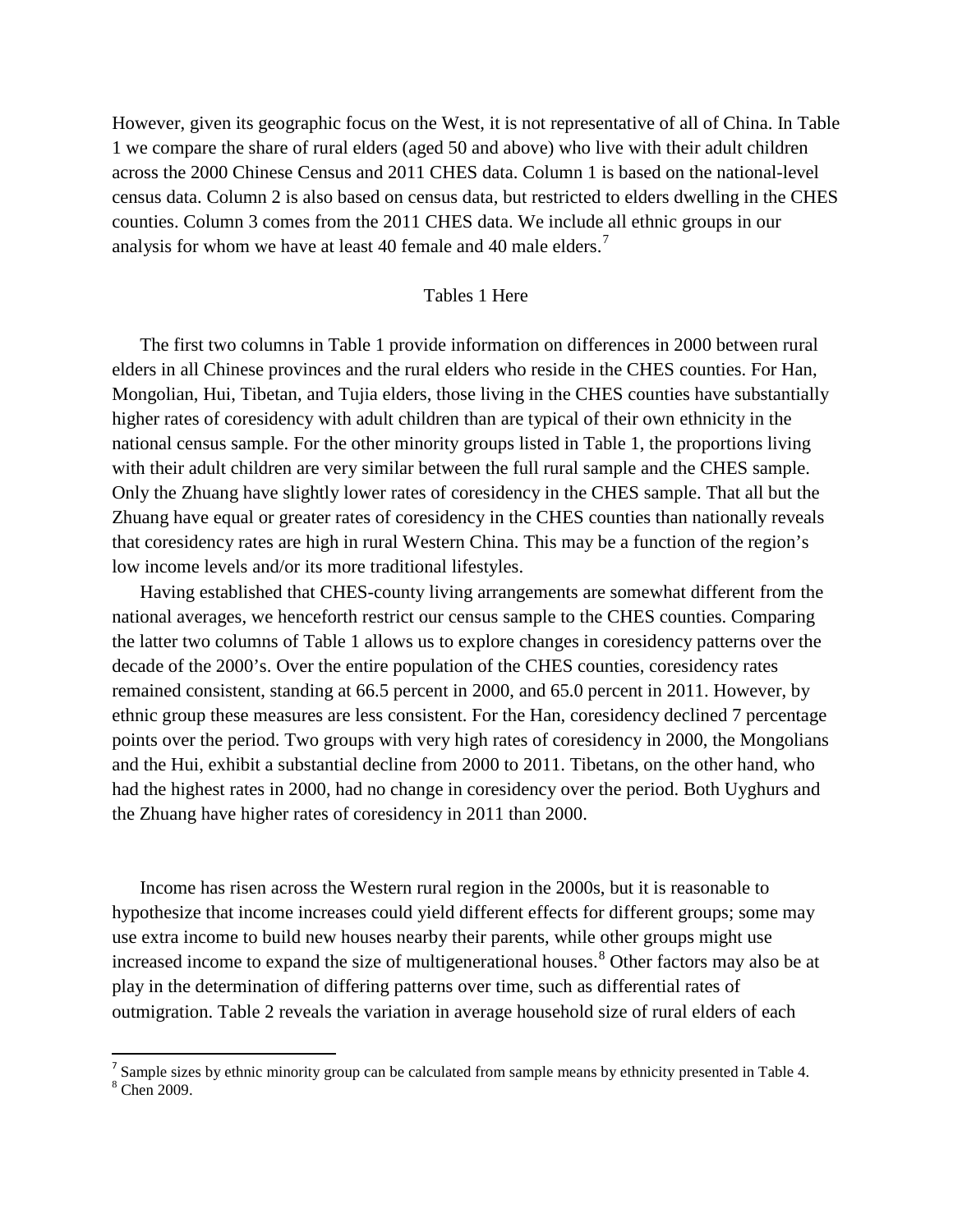ethnic group while Table 3 reveals the share of elder households with at least one out-migrant at the time of the survey. Tibetans, Uyghurs and Salars have especially large average household size in 2011. Tibetans, Uyghurs and Mongolians have lower rates of outmigration than other ethnic groups.

#### Tables 2 and 3 Here

Table 4 compares the results of a probit regression model of the determinants of elders' coresidence with their adult children. It is based on a parsimonious specification that facilitates comparison between the 2000 Census data and the 2011 CHES data. We consider the effects of elders' education, age, gender, widowhood, provincial average rural per capita income and ethnicity on the likelihood of coresiding by regressing an indicator variable of elders' coresidence with adult children against a series of explanatory variables. Almost all of these variables are themselves binary variables, taking on a value of 1 to indicate a trait and a value of 0 to indicate its absence. For example, for elders with little or no formal schooling, the variable "less than primary school" is set to 1 and 0 otherwise. One category for each type of explanatory variable is omitted to serve as a reference group. Here we omit: male, attended middle school, age 50-54, not widowed, and Han ethnicity. In Tables 4 and 5 we report the marginal effects of the explanatory variables on coresidency. These marginal effects can be interpreted as percentage point differences. For example, in Table 4, column 1, we find that the marginal effect on elders' coresidency with their adult children of having an educational level of less than primary school is 0.026. Since having attended middle school is the reference group, we interpret this marginal effect as indicating that elders with less than primary educations are, all else equal, 2.6 percentage points more likely to coreside with their children than those with middle school educations.

#### Table 4 Here

Table 4 shows that, in the 2000 Census sample, both low and high levels of educational attainment are important determinant of elders' coresidence with their adult children. Using the 2011 CHES data, we see once again that there is a significant and positive effect of low educational attainment on elders' likelihood of coresiding with their adult children. However, in 2011 this effect, while stronger at 6.4 percentage points, is present only for those who did not complete primary school. There is no significant difference in the probability of living with adult children between those who completed primary, middle, or high school.

There are interesting differences across the two samples in the effects of age on coresidency. We divide our samples into five-year age cohorts, using the 50-to-54 age category as the reference group. In 2000, all age cohorts between 60 and 74 are approximately 2 percentage points less likely to live with their adult children than those in the youngest two age cohorts. We expect that the younger elders live with their adult children because they are providing childcare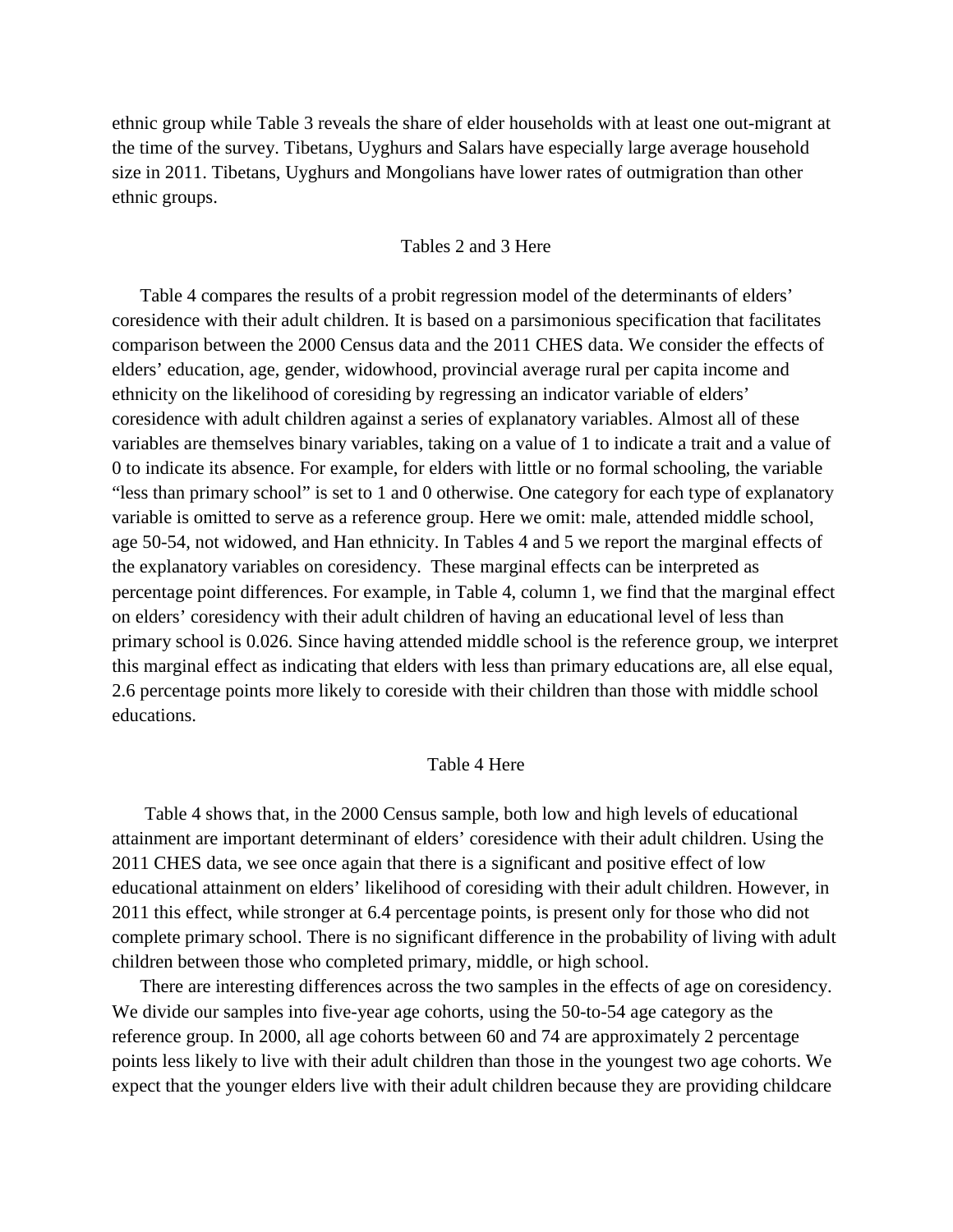for their grandchildren and other services to the prime-age adults in the household. The cohort of elders age 75 and older exhibit a rate of coresidency akin to the youngest groups, consistent with the supposition that these elders are in need of the physical and psychological support coresidency provides. This effect is drastically amplified in the 2011 sample, and moreover also pertains to the age 70-74 cohort. Additionally, by 2011, those elders between ages 55 and 59 are less likely to coreside than the 50-to-54 cohort, while those between 60 and 65 exhibit no significant difference from the 50-to-54 cohort. We thus conclude that between 2000 and 2011, coresidency to address the needs of adult children declined, and the nature of living arrangements in China grew more similar to those in the West, wherein coresidency increases with the age of the elderly, as they become less capable of independent living.<sup>[9](#page-5-0)</sup> We further explore this below, as we add variables that explicitly measure health and income.

While gender has little independent effect on coresidency, it has a strong positive effect of about 20 percentage points in both 2000 and 2011 in conjunction with widowhood. Widowhood, for women, appears to trigger the end of living independently from one's children. Widowhood, independent of gender has markedly different effects in 2000 and 2011. In the 2000 Census sample, all else equal, widowhood lowers the probability of living with one's adult children by approximately 7 percentage points. Combining this with the interacted gender effect suggests that in 2000 widows are about 13 percent more likely to live with their children. In 2011 the effects are much stronger. Widowhood by itself increases the probability of living with one's children by approximately 15 percentage points. The combined effect for female widows in the more recent data suggests their probability of living with adult children is 35 percentage points higher than for men who are not widowed. Again, this change is suggestive that family decision making is changing in rural Western China. Coresidency with one's adult children is no longer a given until the death of one's spouse brings about change. The data does not allow us to discern whether adult children are "called home" after the death of their parent or if the surviving spouse goes to live with his or her children.

The effects of provincial rural income per capita are similar across both samples. The higher provincial rural income, the less likely it is that rural elders coreside with their children. This result is consistent with the notion that income is inversely related to coresidency; those with the financial wherewithal to live independently are more likely to do so.

We are particularly interested in exploring ethnic differences in rural elders' living patterns. The probit regressions of Table 4 allow us to do so after controlling for potential differences in education levels, age distributions, probabilities of being widowed, and provincial income levels. It is interesting to note, given Confucian ideals of having many generations under one roof, that the Han are the least likely to coreside with adult children of the eleven ethnic groups in the analysis. The Tibetans are the most likely in 2000, followed by the Mongolians, Hui, Yao, Uyghur, and Miao. These ethnic coresidency differentials over the Han vary from 21.9 to 2.3 percentage points. The patterns revealed by CHES data are quite similar, although the smaller

<span id="page-7-0"></span><sup>9</sup> Zhang 2004.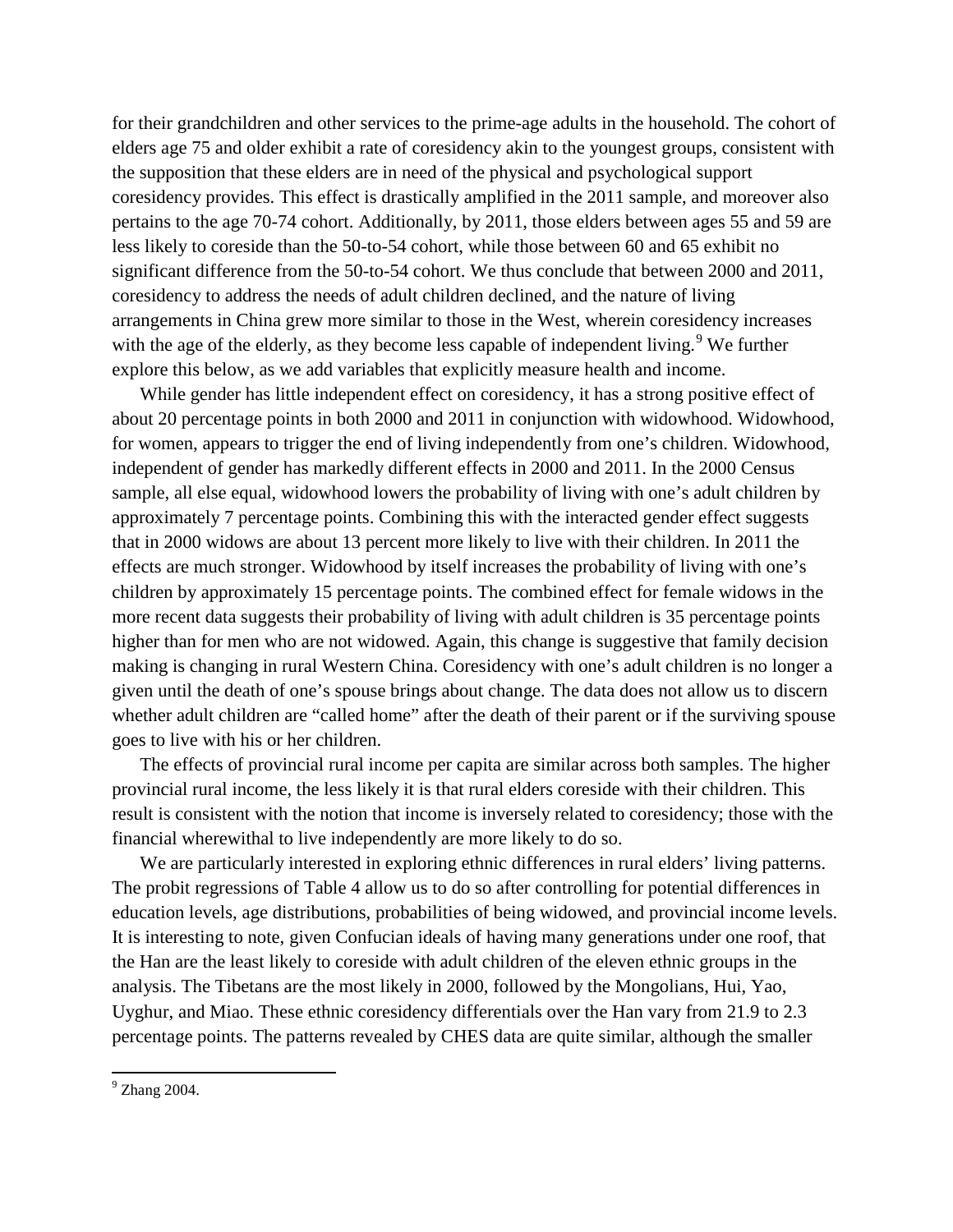sample size leads to fewer ethnic groups with rates of coresidency that differ from the Han in terms of statistical significance. The differences between the two samples imply that the differentiation between particular ethnic groups and the Han is changing. The Tibetans diverged further from the Han (by 3 percentage points) over the 11 year period. The Uyghur and the Zhuang demonstrate extreme levels of increased divergence, from an 8 to 29 percent differential for the former and from no statistical difference to a 9 percent difference for the latter. Conversely it appears the Mongolians and the Hui grew more similar to the Han. These effects demonstrate that modernization is impacting various ethnic groups differently. The large negative interaction terms on widowhood and Tibetan and Uyghur ethnicities suggest that widowhood is not a defining event for either Tibetans and Uyghurs in terms of their of decisions about living with their adult children.

#### **Expanded Model of the Determinants of Coresidency, CHES Elders Sample**

#### *Alternative Model Specifications*

l

The CHES data allow us to include more factors in our model than were available in the Census data. Table 5, column 1 includes an expanded list of demographic variables including health status, income, housing and migration variables. Health status is indicated in two complementary ways: the first is an indicator of self-described disability that affects daily living; the second is an indicator of self-described difficulty (physical or psychological) experienced in the month prior to the survey. Both personal and family members' migration might affect elders' decision about coresiding with their children. We have included indicators of whether an elder ever migrated, whether an elder plans to migrate next year, and estimates of the current number of migrant workers from the elder's village reported by village officials. We expect that higher numbers of village migrants are positively correlated with the probability that elders' own children are out migrants, making them less likely to coreside with their children.<sup>[10](#page-7-0)</sup>

#### Table 5 Here

To proxy for differences in income and wealth, we have included: household food expenditure per capita; an indicator variable if someone in the household receives a pension; the value and size of an elder's residence;<sup>[11](#page-8-0)</sup> and the average income in the elder's village. Meng and

 $10$  We do not know if an elder has a child in his/her same village at the time of the survey. The CHES survey provides information the number of children a woman has but does not provide this information for men. In a regression based only on women elders, we find that having more children is significantly positively related to the probability that female elders coreside with their children. The village migration effect is unchanged by the addition of the variable controlling for the number of children of women elders.

<span id="page-8-0"></span><sup>&</sup>lt;sup>11</sup> Size could also be affected by living arrangements so we tried the model with and without house size and the results are unchanged.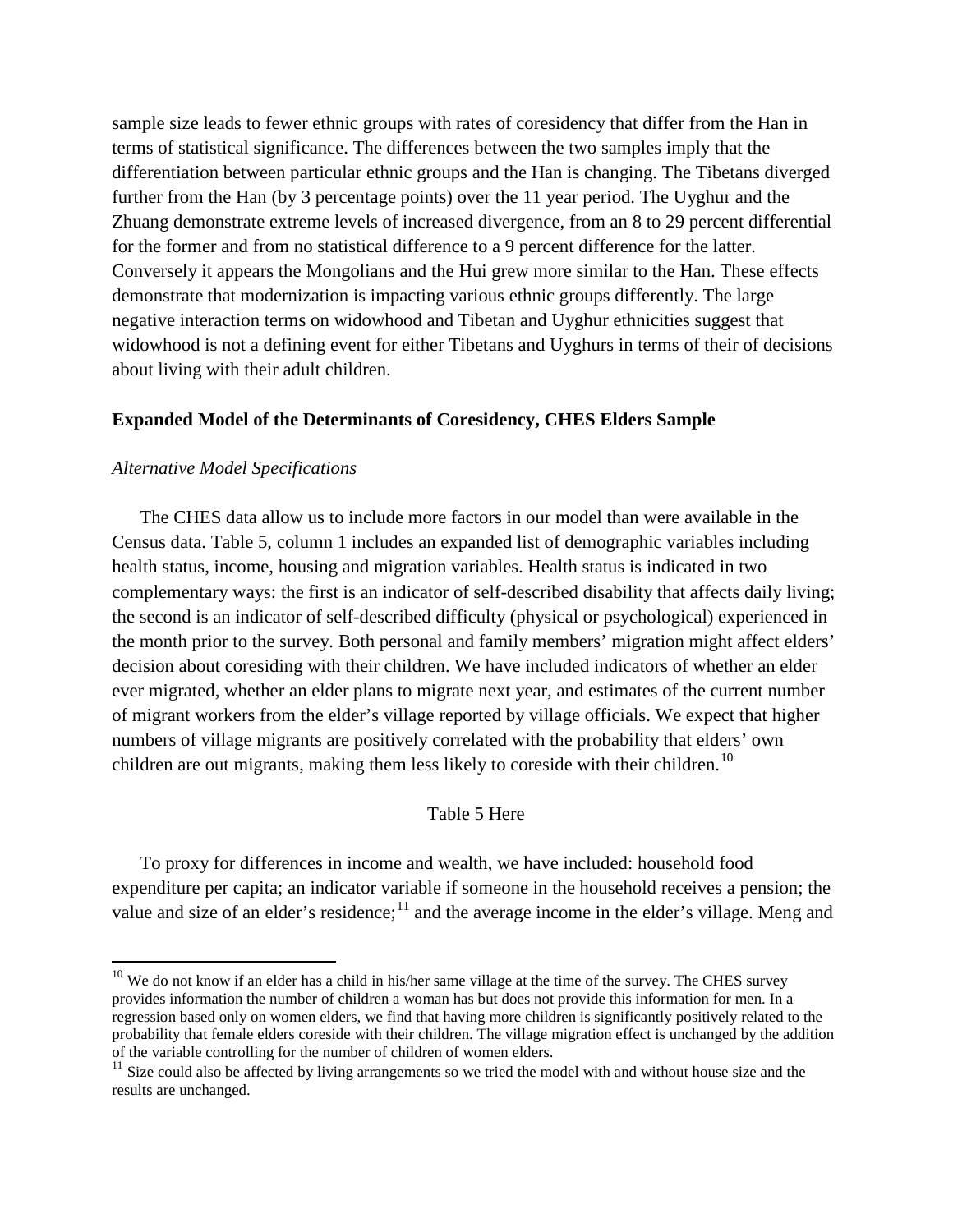Luo suggested that, for their urban sample, pension was a good proxy for income.<sup>[12](#page-8-0)</sup> Pensions are much less common in rural than urban China, but nonetheless almost 30 percent of the elders in the CHES sample reported receiving some pension. Average village income may proxy for household wealth and may also affect the social norms of coresidency, via a neighborhood effect.

In column 2 we add ethnicity indicators and ethnicity interacted with widowhood. Then, in column 3 we further utilize the richness of the CHES data. We begin with the addition of individual attitudinal and behavioral indicators that measure the degree of assimilation between elderly minority individuals and the Han. The individually measured variables include responses to the survey statements "children should be allowed to marry outside their ethnic group," "it is easier to communicate with people of the same ethnic group as yourself" and "how many of your three best friends are members of the same ethnic group as yourself." Additionally, we add a variable that indicates whether an individual lives in a single or mixed-ethnicity household, and one that indicates whether an individual can speak either Mandarin or the local Han dialect. All of these variables are binary, and coded such that a 1 represents a lack of cultural assimilation, and a 0 suggests greater similarity to the majority Han.

Furthermore we add county-level averages of the same three attitudinal variables. At the county-level we omit the language variable and include the proportion of the county that is of the same ethnicity as the elderly individual, and the county ethnicity concentration index  $- a$ measure of the ethnic diversity within the county. These latter two variables are calculated from published county-level data on ethnicity based on the 2000 Population Census of China and linked to the CHES data by county number.<sup>[13](#page-9-0)</sup> Although the degree of correlation between these last two variables is quite high at 0.7, there are still substantial differences both within and between ethnic groups.

We expect these individual and county-level variables to be positively correlated with coresidency. At the individual level, reduced cultural assimilation suggests greater divergence from the Han across all spectrums, thus higher levels of coresidency. The county-level measurements are in place to capture the neighborhood effects that might influence the living arraignments of the elderly. If an individual is living in an area with a high level of assimilation, social norms may dictate behavior closer to Han behavior even if the individual elder professes more isolationist views.

#### *Demographic and Economic Determinants of Coresidency*

Table 5 demonstrates that the marginal effects on coresidency of the expanded economic and demographic factors are remarkably robust. By comparing the specification in column 1 and 2 we conclude that older age, losing a spouse, and, in addition, being a woman and losing one's husband affect Chinese rural elders in the same way, regardless of ethnicity. Even with the fuller

<span id="page-9-1"></span><span id="page-9-0"></span> $12$  Meng and Luo 2008.<br> $13$  NBS and SEAC 2003.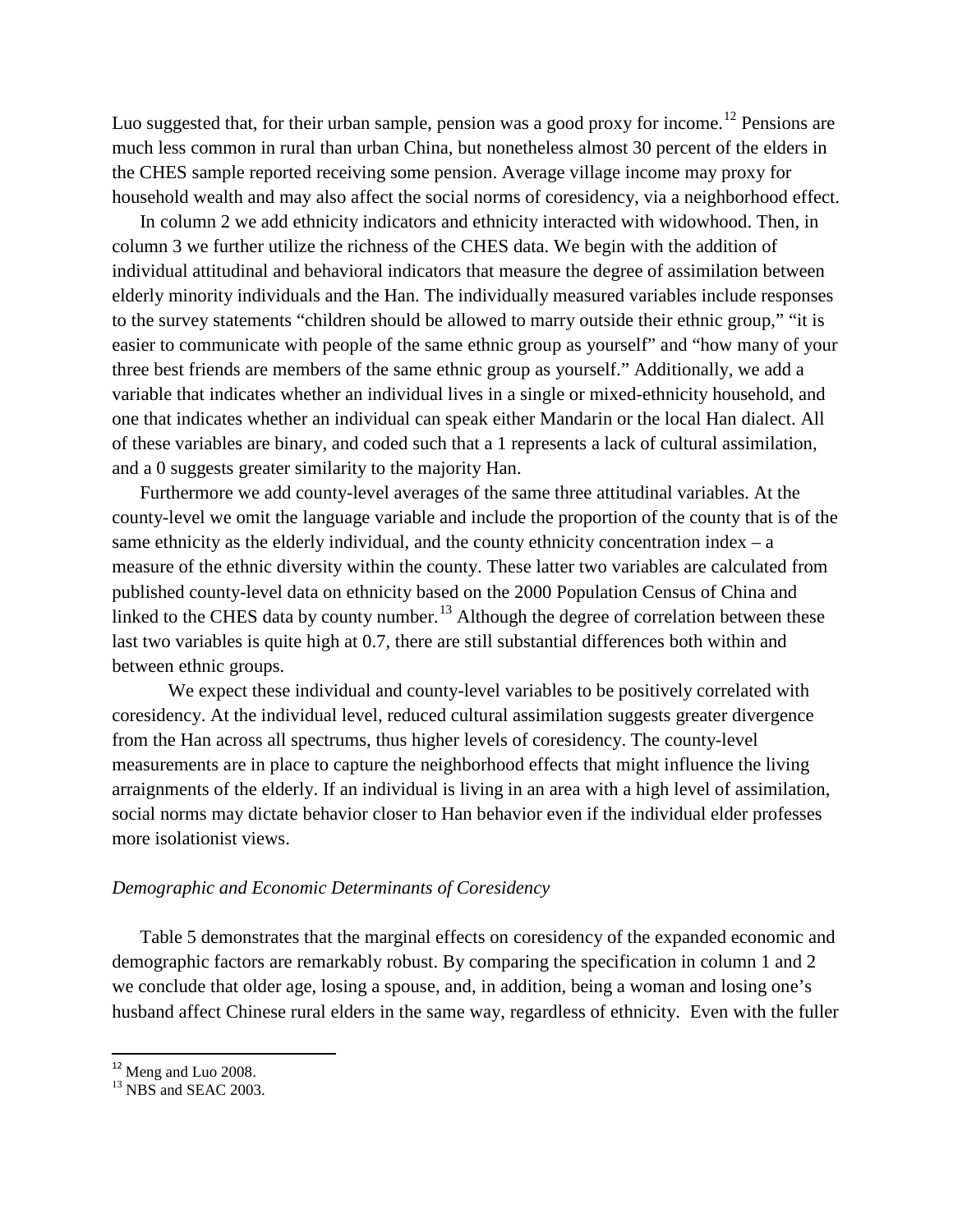specification of Table 5 compared with Table 4, it is clear that coresidency rates differ by age. Coresidency first declines with age from 50-to-54 to 55-to-59 as young adults leave home either because of migration or because they have built a new house nearby in the village. Lei *et al*. report that while coresidency has declined, adult children often live quite close to their parents.<sup>[14](#page-9-1)</sup> After age 60, coresidency begins to increase, first to the level of the age 50-to-54 group, and then more substantially. At ages 70-to-74 and 75 and above, rates of coresidency are 15 and 19 percentage points greater than those of the youngest elders. Becoming a widower or a widow are strong predictors of coresidency, raising rates by 19 and 38 (19 plus 19) percentage points respectively for the Han.

Elders whose disability affects their daily living are 6 percentage points more likely to coreside than others. This effect, however, becomes statistically insignificant with the addition of the individual and county-level assimilation measures. The other variable of well being, "faced difficulty (physical or psychological) in the last month," has a consistently negative marginal effect. It is probably better considered as an effect than a cause, that is, those who don't live with their children find tasks harder to accomplish.

Very few elders have migrated, and even fewer plan to migrate next year. These variables do not significantly affect coresidency. Living in a village with a high rate of migration does reduce the probability that elders live with their adult children. High rates of migration mean many elders are "holding down the fort", taking care of the farm and often their grandchildren.<sup>[15](#page-10-0)</sup>

Finally, we consider the set of variables related to income and wealth. Meng and Luo found that receiving a pension reduced the probability of living with one's adult children for urban Chinese elders.<sup>[16](#page-10-1)</sup> We find the same for rural elders. This, along with the negative and consistently significant effect of food expenditure per capita and average per capita income in the village, is strong evidence that the privacy and independent living are valued by China's elders in ways that are similar for elders elsewhere. While the positive effect of house value may seem to contradict this supposition, this variable along with the statistically insignificant measure of house size are likely outcomes of the decision to coreside rather than causes. Those who live in three-generation households need bigger houses, which are often correlated with higher value. Running a specification that omitted house value and house size elicited no change in the marginal effects of any of the other variables.

#### *Results for Ethnic Indicators*

In Table 5 the Han majority remains the basis of comparison, thus reported marginal effects of ethnicity should be interpreted as differences from the Han. Having expanded the economic and demographic information in the model, we find that Tibetan, Uyghur, Zhunag and Salar elders have substantially higher probabilities of coresiding with their adult children than the Han.

<span id="page-10-2"></span><span id="page-10-0"></span><sup>&</sup>lt;sup>14</sup> Lei et al. 2011.<br><sup>15</sup> Connelly et al. 2014<br><sup>16</sup> Meng and Luo 2008.

<span id="page-10-1"></span>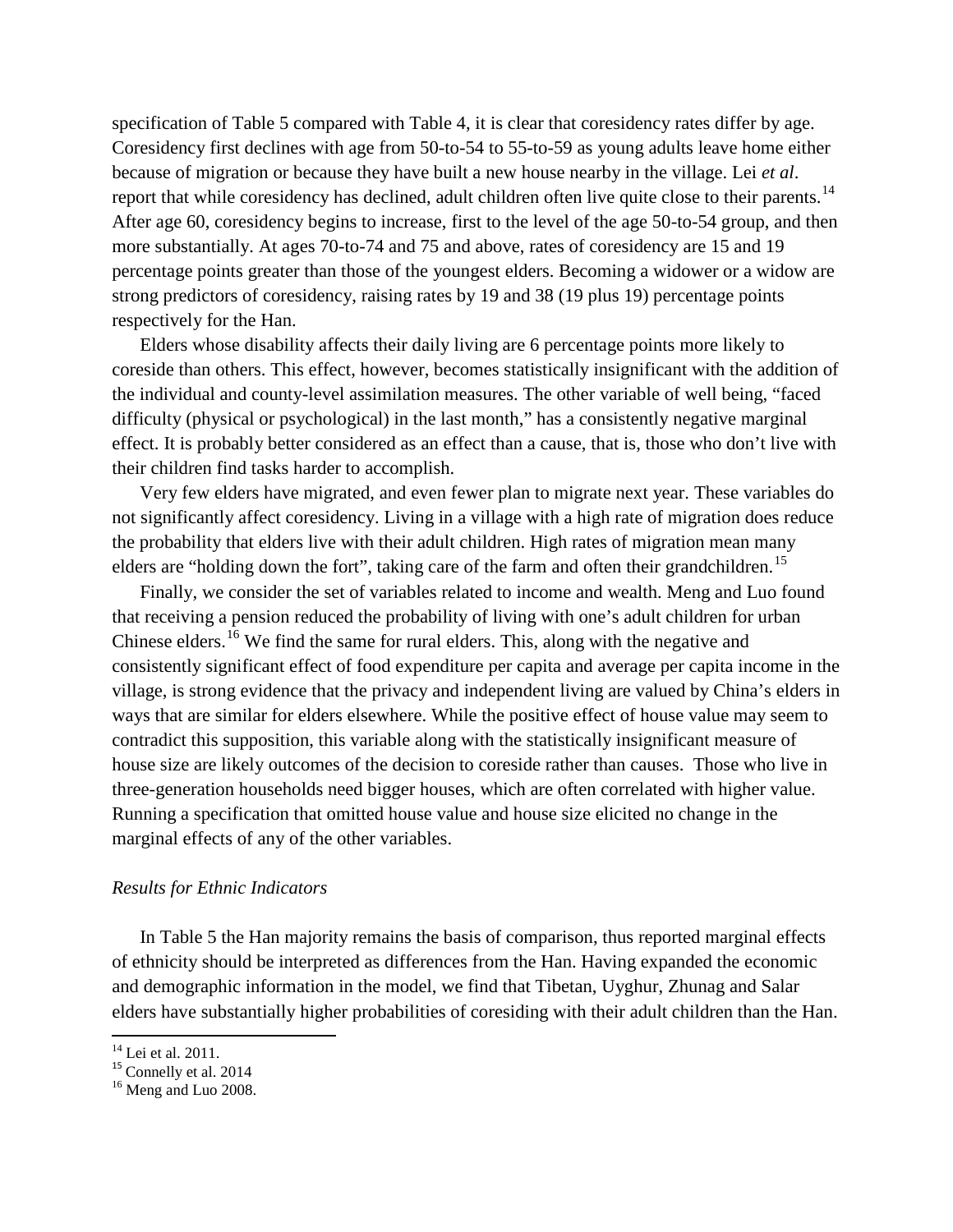While these effects persist in column 3 for the Tibetans and Uyghurs, they are statistically mitigated for the Zhuang and Salar with the inclusion of the individual and county-level assimilation/diversity variables.

Again, for Tibetans and Uyghurs, coresidence is not primarily a function of widowhood. Predicted coresidency rates for widows are higher than for non-widows for the Uygurs and the Tibetans, but the differentials are quite small. For the Han, widows and widowers are 37 and 19 percentage points, respectively, more likely to coreside. The Zhuang, Salar and Mongolians have higher differentials for widowhood (though these effects are measured imprecisely) than the Han. All of the 17 elderly widow and widower Salar included in the data live with their adult children.

#### *Assimilation Attitudes and Behavior Results*

Examining column 3 of Table 5, we see that at the individual level, the attitudinal variables hold no significance in the determination of coresidency. While we theorized that an isolationist outlooks would be consistent with higher rates of coresidency, individual attitudes may lag behind changing behavior brought on by changing economic circumstances. Turning to the more objective measure of the ability to communicate in Mandarin or the local Han dialect, we see that those incapable of doing so are significantly more likely to coreside. Language is good indicator of cultural assimilation, thus this result supports our hypothesis about the relationship between assimilation and coresidence.

Several of the county-level assimilation and diversity measures are also significant. Elders who live in counties with a higher share of people who have friends only from their own ethnic group are more likely to coreside than others. Similarly, elders in counties with lower rates of intermarriage among ethnic groups have a higher probability of coresiding. Contrasting, elders who live in counties with a high concentration index are less likely to coreside. Intuitively this seems to contradict the theory of assimilation which suggests more cultural integration means less traditional household arraignments. However, the concentration index takes on high values when there are fewer ethnic groups living in a particular county. Many counties have large Han populations, where only one other ethnic group has a significant presence. Thus, in a county that is 80 percent Han, and 20 percent Tujia, the concentration index will be high, but the Tujia are likely to be highly assimilated with the surrounding Han. In this sense concentration is not necessarily correlated with traditional living arraignments; that is, there is more than one way for a county to be heavily concentrated. The measures of intermarriage and integrated friendships more directly capture cultural synthesis in any given county.

#### *Further Robustness Tests*

While no consensus has emerged in the literature on living arrangements in China about the age at which to consider the question, Tables 4 and 5 show that age has a U-shaped relationship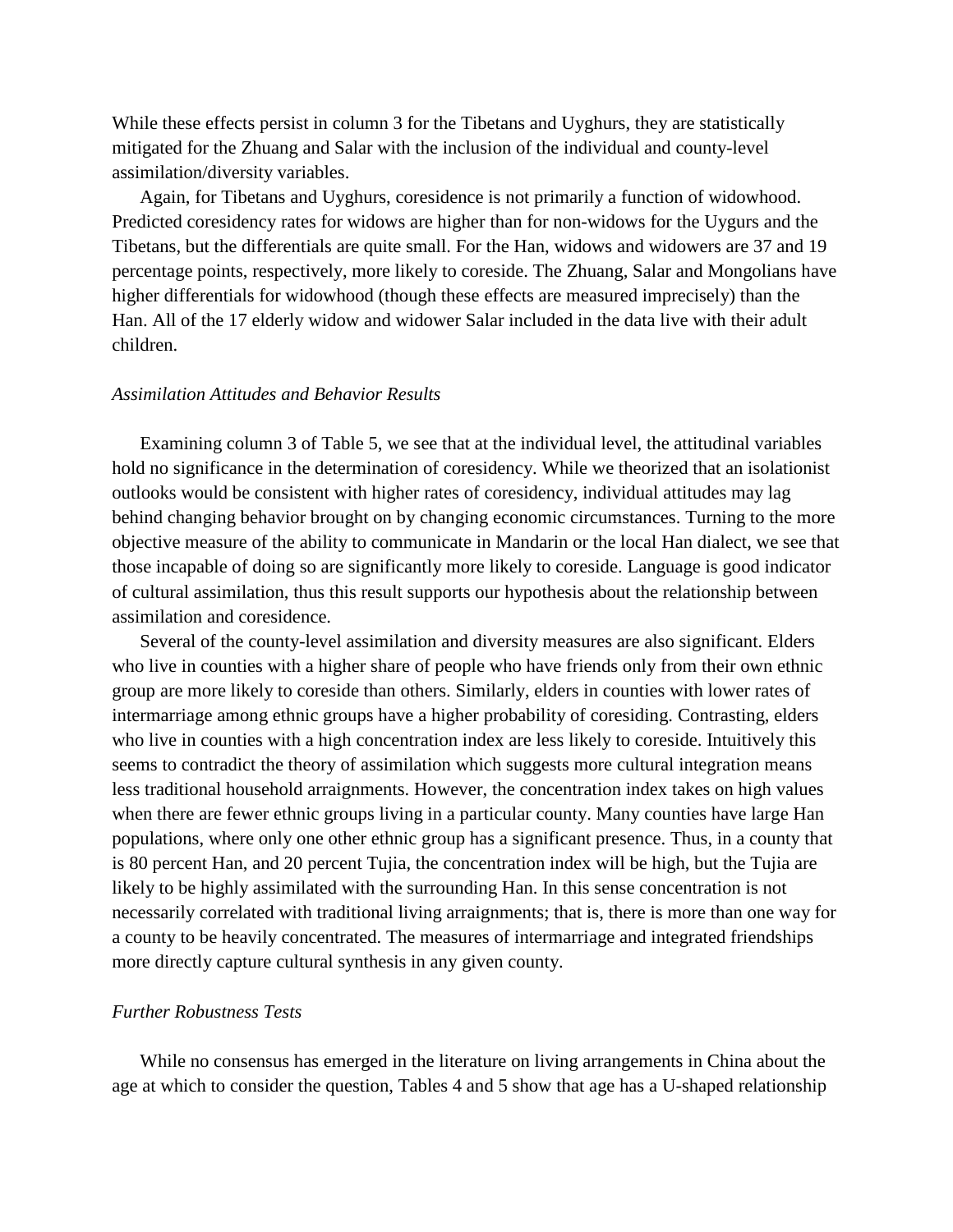with coresidency. We hypothesize that by 2011 this dynamic stems from initial situations where adult children live with their parents in their early adult lives and during the period of migration. Then families separate with the adult children leaving their parents' home.<sup>[17](#page-10-2)</sup> Eventually, as parents age, coresidence may return with the parents moving in with their children either at the time of widowhood or just as a function of age and frailty. To test this relationship, we rerun the models of Table 5 limiting the sample to those 65 years of age or older (results available from the authors). None of our major conclusions change. The higher rates of coresidency among the Uyghurs and Tibetans persist. However, the differentials are substantially reduced for the older sample. The Mongolians, Miao and Salar also have rates of coresidency significantly higher than the Han, between 9 and 13 percentage points, when we focus solely on elders over age 65.

#### **The Effect of Coresidency and Ethnicity on Happiness**

Earlier works by Chen and Short and Chyi and Mao have explored the role of elders' coresidency with their adult children on their subjective wellbeing and/or happiness.<sup>[18](#page-12-0)</sup> Chen and Short base their analysis on the richly detailed data of the Chinese Longitudinal Healthy Longevity Survey, but solely focus on elders age 80 and over. They treat coresidence as an exogenous determinant, such that coresidence will increase happiness, but happiness does not influence the likelihood of coresidence. They find that coresidence with either an adult child or a spouse is a strong and significant factor in predicting happiness. They explain their findings as the result of cultural expectations in China, where Confucian ideology prescribes coresidence as a function of filial piety. They conclude that such an effect may be absent or reversed in Western countries where coresidence may be viewed as a defeat, the end of one's independence.

Chyi and Mao note the recent rapid decline in the share of China's elderly living with their adult children.<sup>[19](#page-12-1)</sup> They argue that social structural reforms and economic development are changing values and expectations. Their analysis is based on the data of the 2005 Chinese General Social Survey and restricted to elders over age 60 with at least one surviving child. After modeling the potential codependence of happiness and coresidence and taking into account a set of economic and demographic variables, they find that elders' happiness is significantly reduced by coresidence with their own children. It must be noted however, that they find the effect of living with a grandchild mitigates any negative effect of living with an adult child.

<span id="page-12-3"></span>Here we build on the work of the aforementioned authors to explore how coresidence with adult children affects the subjective happiness of Western China's rural elders, taking ethnicity into account. Senik addresses the question of whether happiness is due not only to objective circumstances, but also to the way that circumstances are perceived across cultures due to intrinsic dispositional factors.<sup>[20](#page-12-2)</sup> She refers to the intrinsic factors that persist over several

<sup>&</sup>lt;sup>17</sup> Chen 2009.<br><sup>18</sup> Chen and Short 2008; Chyi and Mao 2012.

<span id="page-12-2"></span><span id="page-12-1"></span><span id="page-12-0"></span><sup>&</sup>lt;sup>19</sup> Chyi and Mao 2012.<br><sup>20</sup> Senik 2011.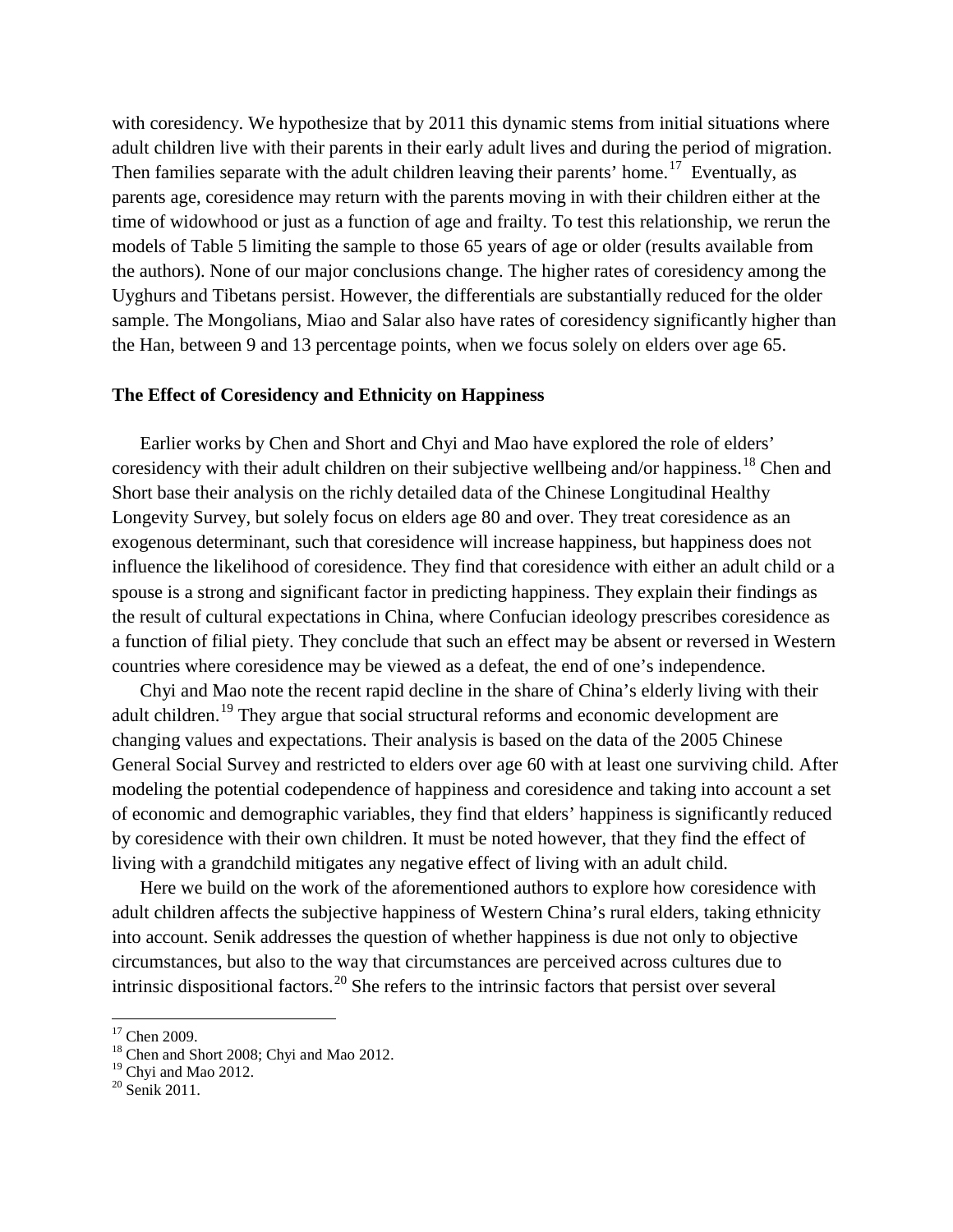generations as cultural components of happiness and suggests they are the mentality and attitudes that are picked up in infancy, education, and socialization. Using European data on migrants, Senik finds that country of origin has a significant effect on happiness, and that the happiness of migrants depends on the typical level of happiness of people in their home countries. Similarly, Krause explores cultural differences in the degree of unhappiness arising from a negative shock such as unemployment.<sup>[21](#page-12-3)</sup> She uses the institutional conformity and cultural diversity of Switzerland as the setting for her analysis. She finds clear evidence of cultural differences in the effects of an unemployment shock on happiness.

Table 6 provides descriptive statistics on the level of happiness by ethnicity in the CHES rural elders data. Column 1 reports the share of each ethnic group's elders who report themselves as "very happy" or "happy" after being asked to assess their overall life satisfaction. It reveals that rural Chinese elders (aged 50 or more) in Western China report levels of happiness that differ quite substantially by ethnicity. At the extreme ends of the distribution are the Hui, 57.5 percent of whom report being happy, and Miao and Tujia elders of whom only 37.3 percent consider themselves happy. Column 2 reports the relative happiness share of each of the minorities in comparison to the happiness share of the Han. Columns 3 and 4 respectively separate the sample into those who do and do not coreside with their adult children, and reveal the share each cohort who considers themselves happy.<sup>[22](#page-13-0)</sup> Only 6 of the 11 ethnic groups in our analysis have higher average happiness shares when coresiding with their children.

#### Table 6 Here

Table 7 contains the results of an econometric model that regresses the effects of coresidency and ethnic classification on the overall subjective happiness of the elderly while also controlling for economic and demographic factors. Because residency and happiness may be jointly determined we use the two-stage residual inclusion (2SRI) method of Terza, Basu, and Rathouz.<sup>[23](#page-13-1)</sup> Once again, we report the marginal effects of the explanatory variables.

<sup>21</sup> Krause 2011.

<span id="page-13-0"></span> $22$  Note that our definition of coresidence is with adult children while Chen and Short (2008) included coresidence with one's spouse. We focus on coresidence with children as it is much more of a choice and it is this aspect of coresiding that has been declining over time.

<span id="page-13-2"></span><span id="page-13-1"></span><sup>&</sup>lt;sup>23</sup> Terza et al. 2008. The 2SRI method calls for the researcher to include both the actual values of the observed indicator variable (in our case coresidency) and the residuals calculated from the first stage model that predicts this potentially endogenous variable. We used our fullest model of coresidency, presented in column 3 of Table 5, to make predictions of elders' coresidency and to calculate the residuals. This specification includes a large number of variables not included in the happiness equation. They serve as identifiers of the model. The 2SRI method, assuming valid identifiers, provides consistent estimates of all the variables included in the second stage and is easy to interpret. The marginal effect of the observed indictor variable of interest (coresidency here) provides the estimated effect of the exogenous portion of the characteristic, while the marginal effect of the residuals shows the relationship between unobservable variables of the codetermined choices. Thus, in our context, the marginal effect of coresidency in the happiness equation provides us with the answer to what is the direct effect of coresidency on happiness, while the marginal effect on the coresidency residuals provides us with an estimate of the nature of the relationship between the factors that determine coresidency and the factors that determine happiness.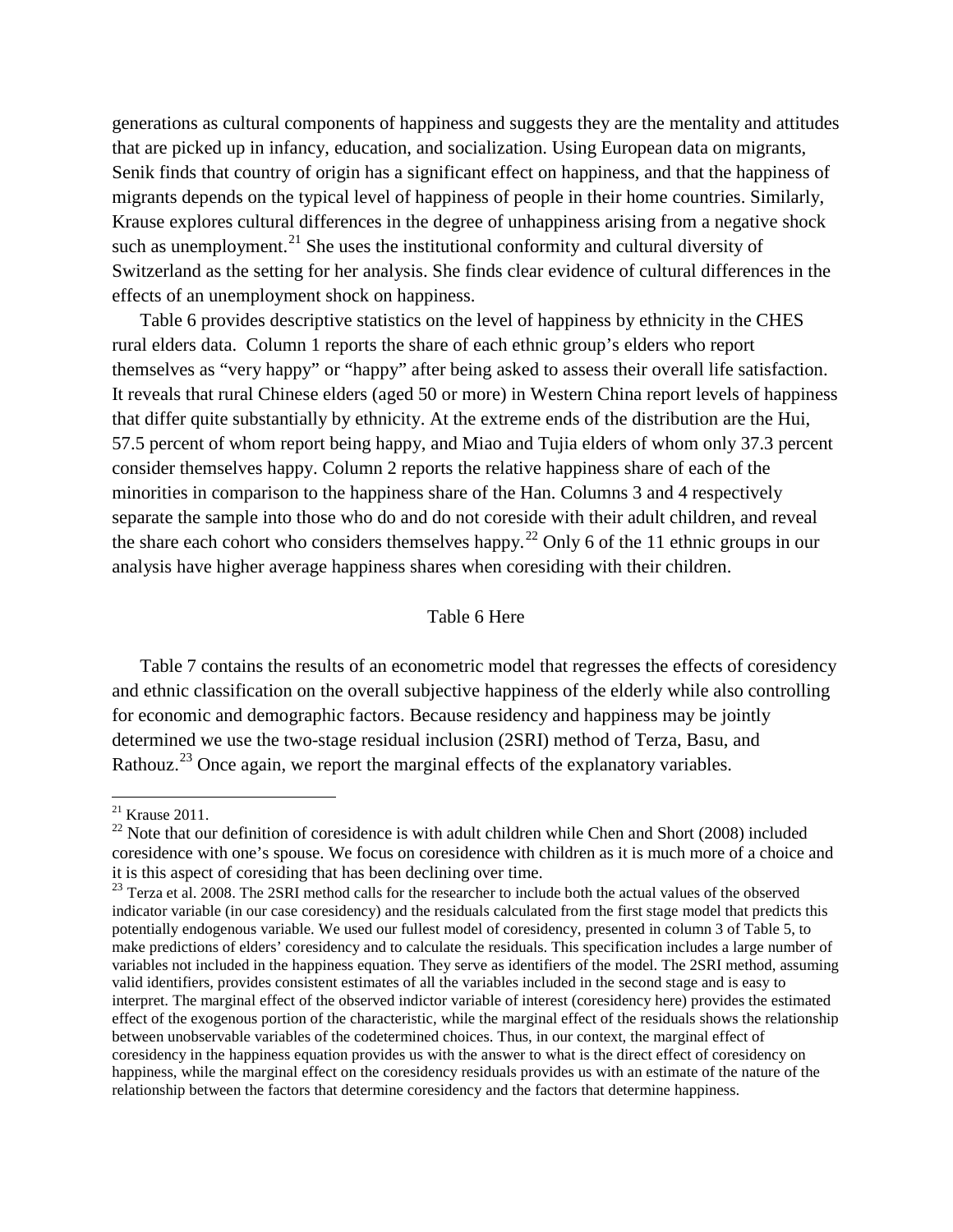#### Table 7 Here

Overall, we find that coresidency is a strongly positive determinant of elders' happiness: coresidency with adult children increases the probability of reporting happiness by 27.5 percentage points. We also find that the marginal effect of the residuals from the predicted values of coresidence is large, negative and statistically significant. This indicates that the same unobserved forces that drive the decision to coreside influence the happiness of the elderly in a detrimental manner. An example of an unobserved characteristic might be health status (beyond the simple disability status included). Poor health could be expected to simultaneously increase the probability of coresidency and reduce happiness.

Higher education increases happiness, an effect found in many other contexts and explicable via the correlation between educational attainment and standard of living. Similarly, those with greater financial means, as evidenced by higher household per capita food expenditures and/or higher house value, were more likely to be happy. Age does not influence happiness until an elder reaches 70, at which time the effect is negative. However, for the cohort of 75 and older the effect is insignificant, which may simply be a function of the data, or the effect of increased satisfaction with a long life. Unsurprisingly, those who report having some physical or psychological difficulties in the last month are significantly less likely to report overall happiness.

The considerable variation in happiness by ethnicity present in the descriptive data in Table 6 is partially confirmed by the analytical model in Table 7. When economic and demographic factors are held constant, happiness does differ in significant ways across the ethnic groups of our analysis. All else being equal, the Hui are 14 percentage points more likely to consider themselves happy than the Han, while Miao elders are 8.5 percentage points less likely to consider themselves happy. These differences are perhaps best attributed to the cultural factors Senik discusses.<sup>[24](#page-13-2)</sup> None of the other differences between the reported happiness of the other ethnic groups and the Han are statistically different from zero. Further research pertaining to differences in happiness by ethnicity among other age groups is necessary to confirm the cultural differences.

#### **Conclusion**

This article has explored the determinants of coresidency with one's adult children among a population of rural Chinese aged 50 or older in seven Western provinces in 2011 and one consequence of coresidency, reported happiness. Coresidency with one's adult children traditionally has been considered the ideal living arrangement in Chinese society. While the ideal was not universal in 1982, the 73 percent of elders coresiding with their children was quite high.

<span id="page-14-0"></span><sup>24</sup> Senik 2011.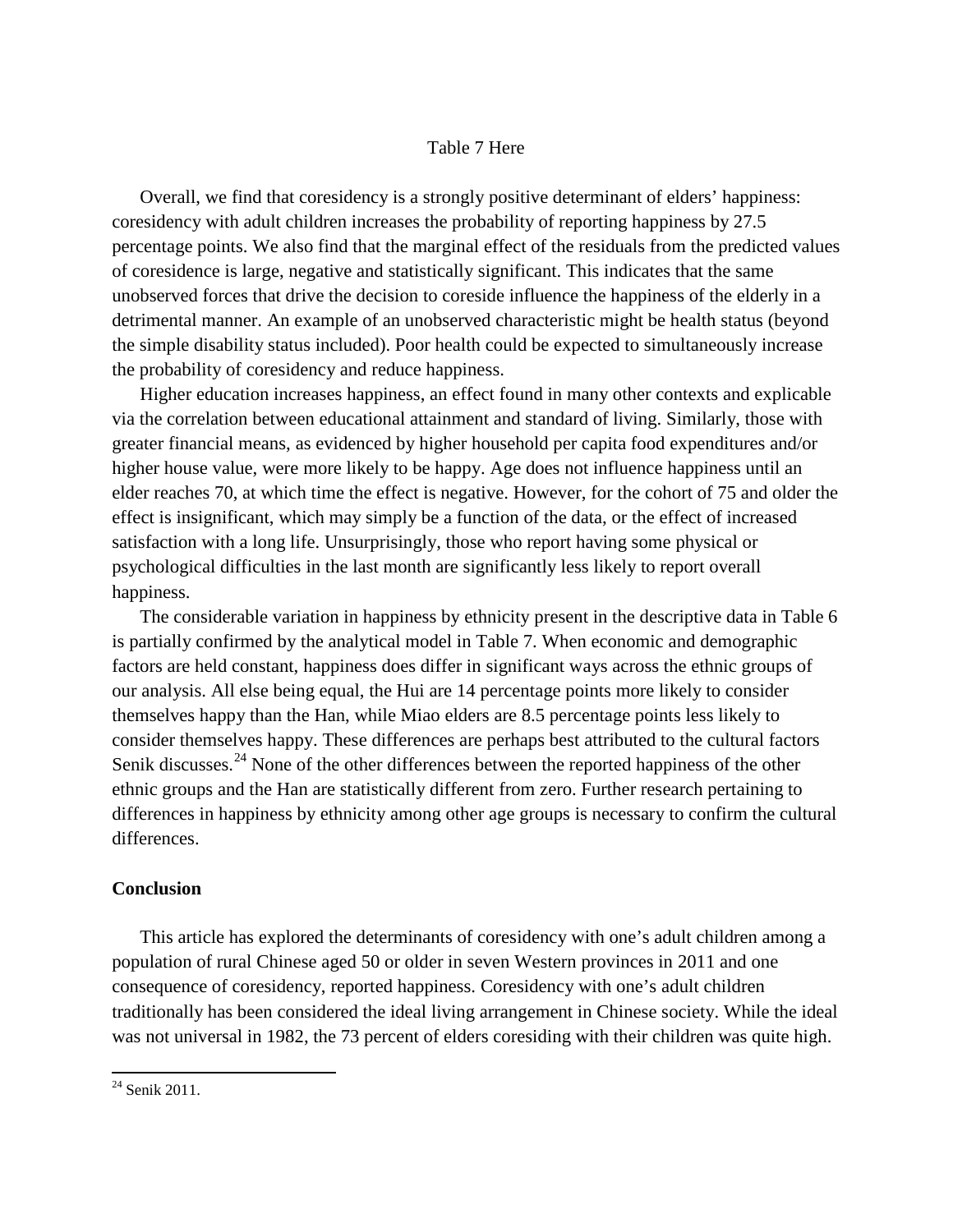Although the share declined to 60 percent in 2000, it remains high in international perspective. China is a multi-ethnic country in which the cultural premium placed on coresidency differs among ethnic groups. These different ethnic groups also face diverging socioeconomic conditions. Because the 2011 CHES data focuses on Chinese provinces with large ethnic minority populations it is a very useful source of information on the current state of decision making surrounding coresidency.

As China has moved into the ranks of aged societies, coresidency of elders with their adult children has become an increasingly important policy concern. Concern over whether there will be sufficient care for the elderly is growing as migration of younger adults from rural to urban areas increases and the elderly population grows. Left-behind elders may find themselves simultaneously devoid of adult children with whom they can coreside and shouldering added burdens of care of left-behind grandchildren and agricultural work.<sup>[25](#page-14-0)</sup>

Our analysis first considered a parsimonious model of coresidency that allowed us to compare the 2011 rural CHES data with rural data drawn from the same counties from the 2000 Population Census. The results for both 2000 and 2011 demonstrate that socioeconomic variables matter in the determination of coresidency in China in ways that are very similar to their roles in other countries. However, changes between 2000 and 2011 in the effects of age and widowhood show that, in accordance with the notion proposed by Zhang, coresidency decisions among rural elders in the Western provinces are transitioning from child-centric to parentcentric.[26](#page-15-0) Finally the comparison has also revealed the large role cultural norms play in determining coresidency, as evidenced by the differences across ethnic groups.

Next, taking full advantage of the richness of the CHES data, we estimate models of coresidency that include key economic and demographic information not available in the Census data. Income has a persistent negative effect on coresidency, a result consistent with the findings of Meng and Luo in their analysis of coresidency in an urban Chinese context.<sup>[27](#page-15-1)</sup> Disability is always positively related to coresidency. Widowhood is an important determinant of coresidency, especially for women, except for Tibetans and Uyghurs. These groups have coresidency patterns that are high by comparison to the Han even controlling for all other factors, in which coresidency is largely independent of widowhood status.

The CHES data further allow us to compare coresidency across ethnicity in consideration of both individual and regional levels of assimilation versus isolation. Most of our individual measures of assimilation/isolation have no statistically significant effects on coresidency, but elders who do not speak either Mandarin or the local Han dialect have higher rates of coresidency with their adult children. Additionally, those who live in counties with low rates of intermarriage and intergroup friendships are also more likely to coreside.

Finally, we consider the effect of coresidency on a self-reported global happiness measure. In exploring the determinants of happiness, we find again that socioeconomic and demographic

<span id="page-15-2"></span><span id="page-15-1"></span><span id="page-15-0"></span>

<sup>&</sup>lt;sup>25</sup> Connelly et al. 2014<br><sup>26</sup> Zhang 2004.<br><sup>27</sup> Meng and Luo 2008.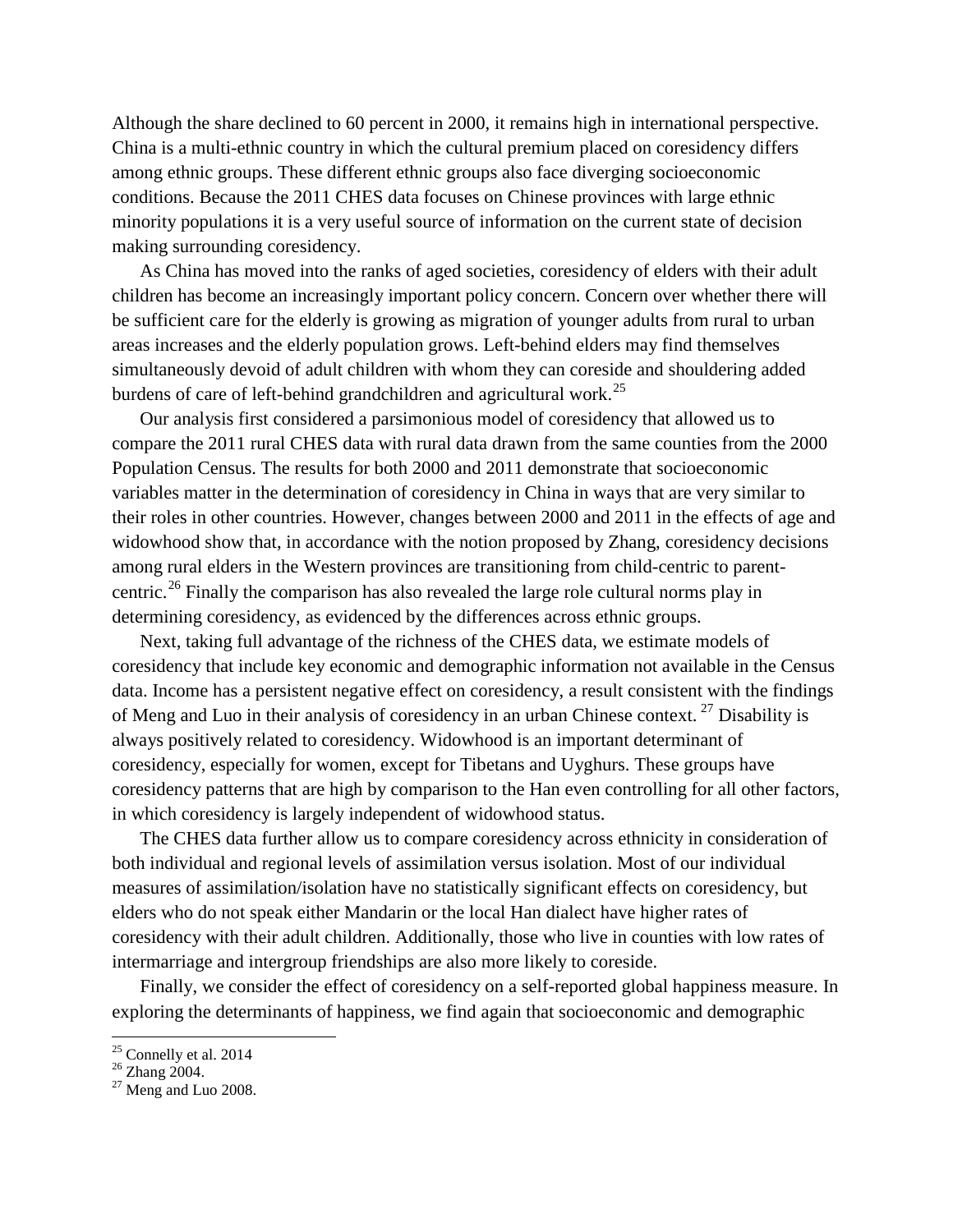conditions matter, as does ethnicity. Controlling all else, it seems that coresidency increases the happiness of the elderly by about 28 percent. Moreover, the unobserved characteristics that drive coresidency are highly detrimental to the happiness of the elderly. These effects only heighten the implications of the decline in coresidency, as they make clear that this trend is detrimental to the life satisfaction of the elderly.

We plan additional analyses of the CHES data to further explore the findings reported here. First, we plan to change the perspective of the analysis of coresidency to that of the adult children instead of the elders. This will allow us to explore the role that grandchildren play in the determination of coresidency. Similarly, we plan to consider ethnic differences in happiness as they relate to coresidency for the population of adult children.<sup>[28](#page-15-2)</sup> Our efforts to understand the relationships between elders and adult children would be enhanced by knowing whether the elders have adult children living in the same or close-by villages and whether the elders have non-coresident grandchildren. It is our hope that these questions will be included in the next round of CHES data collection planned for 2015.

l

 $^{28}$  Knight and Li (2013) explore issues of ethnic differences in happiness more broadly.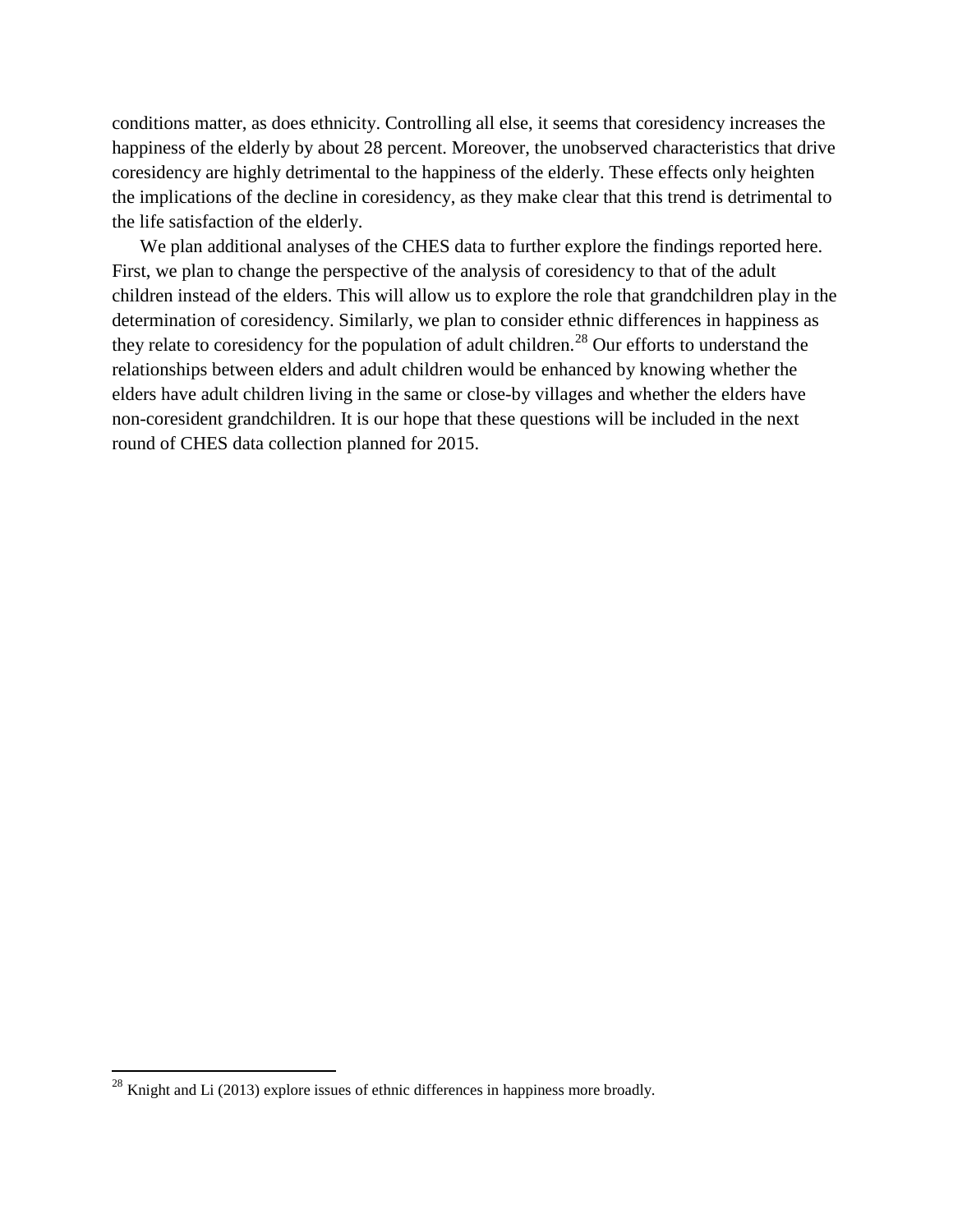#### **References**

- Cai, Fang, John Giles, Philip O'Keefe, and Dewen Wang. 2012. *The Elderly and Old Age Support in Rural China: Challenges and Prospects*. The World Bank: Washington, D.C.
- Chen, Feinian. 2009. "Family Division in China's Transitional Economy." *Population Studies* 63 (1), 53-69.
- Chen, Feinian, and Susan E. Short. 2008. "Household Context and Subjective Well-Being Among the Oldest Old in China." *Journal of Family Issues* 29 (10), 1379-1403.
- Cheng, Terence, Nattavudh Powdthavee, and Andrew Oswald. 2014. "Longitudinal Evidence for a Midlife Nadir in Human Well-being: Results from Four Data Sets." *IZA* Discussion Paper No. 7942.
- Chu, C. Y. Cyrus, Yu Xie, and Ruoh Rong Yu. 2011. "Coresidence With Elderly Parents: A Comparative Study of Southeast China and Taiwan." *Journal of Marriage and Family* 73 (1), 120-135.
- Chyi , Hao, Shangyi Mao. 2012. "The Determinants of Happiness of China's Elderly Population," *Journal of Happiness Studies*, Springer, vol. 13(1), pages 167-185, March.
- Connelly, Rachel, Margaret Maurer-Fazio and Dandan Zhang. 2014. "The Role of Coresidency with Adult Children in the Labor Force Participation Decisions of Older Men and Women in China." IZA Discussion Paper No. 8068.
- Cong, Zhen, and Merril Silverstein. 2011. "Intergenerational Exchange Between Parents and Migrant and Nonmigrant Sons in Rural China." *Journal of Marriage and Family* 73 (1), 93- 104.
- Guo, Man, Iris Chi, and Merril Silverstein. 2012. "The Structure of Intergenerational Relations in Rural China: A Latent Class Analysis." *Journal of Marriage and Family* 74 (5), 1114-1128.
- Knight, John and Li Shi, 2013."Minorities in Rural China: Poorer But (Conditionally) Happier?" Paper presented at the CASS Forum on Development and Well-being Construction in Western Minority Areas of China, Beijing, November 22, 2013.
- Krause, Annabelle. 2011. "Work to Live or Live to Work? Unemployment, Happiness, and Culture." *IZA Institute* Discussion Paper No. 6101.
- Lei, Xiaoyan, John Strauss, Meng Tian, and Yaohui Zhao. 2011. "Living Arrangements of the Elderly in China: Evidence from CHARLS." *IZA Institute* Discussion Paper No. 6249.
- Li, Bin, and Sheying Chen. 2011. "Aging, Living Arrangements, and Housing in China." *Ageing International* 36 (4), 463-474.
- Meng, Xin, and Chuliang Luo. 2008. "What Determines Living Arrangements of the Elderly in Urban China." In Bjorn Gustafsson, Shi Li and Terry Sicular (eds.), *Inequality and Public Policy*. Cambridge, MA: Cambridge University Press, 267-286.
- NBS and SEAC. 2003. National Bureau of Statistic, P.R.C Department of Population, Social Science, and Technology Statistics and State Ethnic Affairs Commission, Department of Economic Development, *The Tabulation on Nationalities of 2000 Population Census of China*, Ethnic Publishing House: Beijing.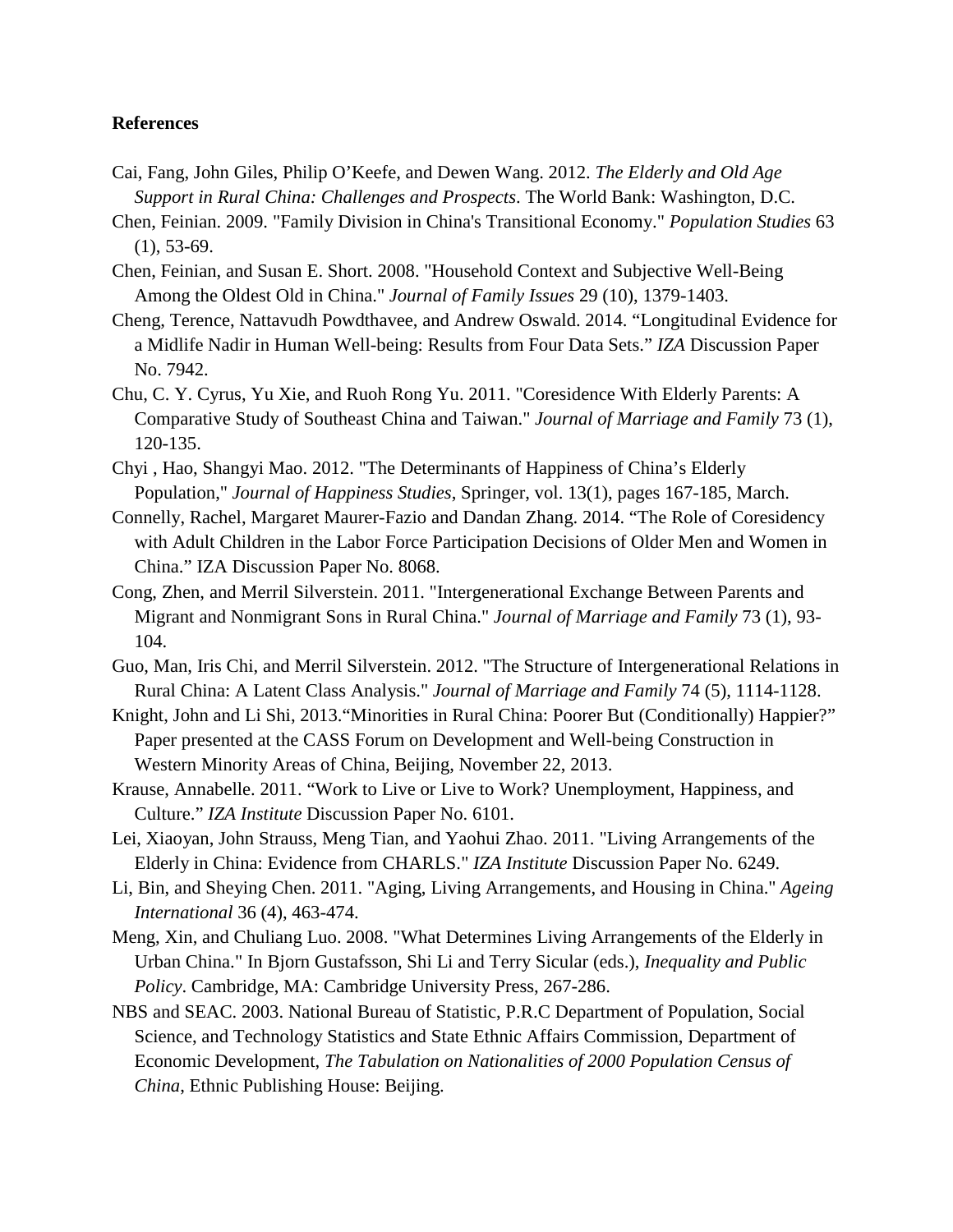- Poston Jr, Dudley L., and Jing Shu. "The demographic and socioeconomic composition of China's ethnic minorities." *Population and Development Review*(1987): 703-722.
- Senik, Claudia. 2011. "The French Unhappiness Puzzle: The Cultural Dimension of Happiness." *IZA Institute* Discussion Paper No. 6175.
- Staiger, Douglas and James Stock. 1997. "Instrumental Variables Regression with Weak Instruments," *Econometrica* 65(3), 557-586.
- Terza, Joseph V., Anirban Basu, and Paul J. Rathouz. 2008. "Two-stage Residual Inclusion Estimation: Addressing Endogeneity in Health Econometric Modeling." *Journal of Health Economics* 27, 531–543.

Wang, Feng. 2012. "Racing toward the Precipice," in *China Economic Quarterly*, 17-2

- Zeng, Yi and Zhengdian Wang. 2004. "Family and Changes of Living Arrangements of the Elderly in China," *Chinese Journal of Population Science*. No. 5, October 1, pp.2-8.(in Chinese)
- Zhan, Heying Jenny, and Rhonda J. V. Montgomery. 2003. "Gender And Elder Care in China: The Influence of Filial Piety and Structural Constraints." *Gender & Society* 17 (2), 209-229.
- Zhang, Qian Forrest. 2004. "Economic Transition and New Patterns of Parent-Adult Child Coresidence in Urban China." *Journal of Marriage and Family* 66 (5), 1231-1245.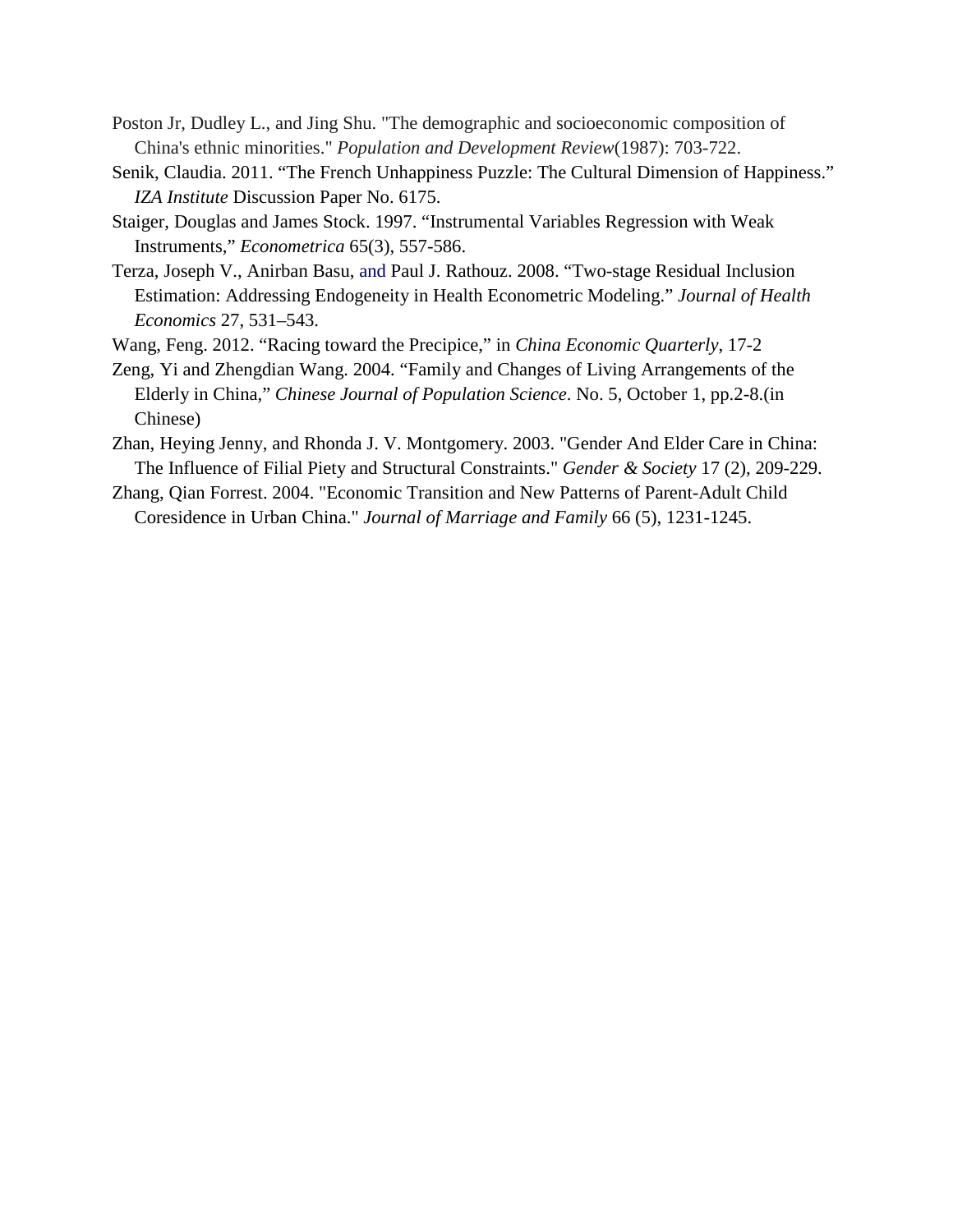| Table 1: Percent of Rural Elders Living with Adult Children |                                                               |                                                                                                           |                                               |  |  |  |  |
|-------------------------------------------------------------|---------------------------------------------------------------|-----------------------------------------------------------------------------------------------------------|-----------------------------------------------|--|--|--|--|
|                                                             | All Rural<br>Elders in 2000<br>Population<br>Census<br>Sample | <b>Rural Elders in</b><br>2000 Population<br>Census Sample,<br><b>CHES Survey</b><br><b>Counties Only</b> | Rural Elders in<br><b>2011 CHES</b><br>Survey |  |  |  |  |
| Han                                                         | 58.3%                                                         | 63.7%                                                                                                     | 56.7%                                         |  |  |  |  |
| Mongolian                                                   | 68.9%                                                         | 79.0%                                                                                                     | 68.5%                                         |  |  |  |  |
| Hui                                                         | 70.1%                                                         | 80.7%                                                                                                     | 65.4%                                         |  |  |  |  |
| Tibetan                                                     | 77.2%                                                         | 85.8%                                                                                                     | 87.4%                                         |  |  |  |  |
| Uygur                                                       | 66.1%                                                         | 69.9%                                                                                                     | 86.5%                                         |  |  |  |  |
| Miao                                                        | 67.7%                                                         | 67.3%                                                                                                     | 66.3%                                         |  |  |  |  |
| Zhuang                                                      | 70.0%                                                         | 66.1%                                                                                                     | 73.8%                                         |  |  |  |  |
| Dong                                                        | 66.3%                                                         | 66.3%                                                                                                     | 65.6%                                         |  |  |  |  |
| Yao                                                         | 70.0%                                                         | 73.0%                                                                                                     | 70.9%                                         |  |  |  |  |
| Tujia                                                       | 53.9%                                                         | 60.6%                                                                                                     | 62.2%                                         |  |  |  |  |
| Salar                                                       | 79.6%                                                         | 80.2%                                                                                                     | 86.8%                                         |  |  |  |  |
| <b>Other Ethnic</b>                                         | 71.5%                                                         | 76.9%                                                                                                     | 54.5%                                         |  |  |  |  |
| Total                                                       | 59.1%                                                         | 66.5%                                                                                                     | 65.0%                                         |  |  |  |  |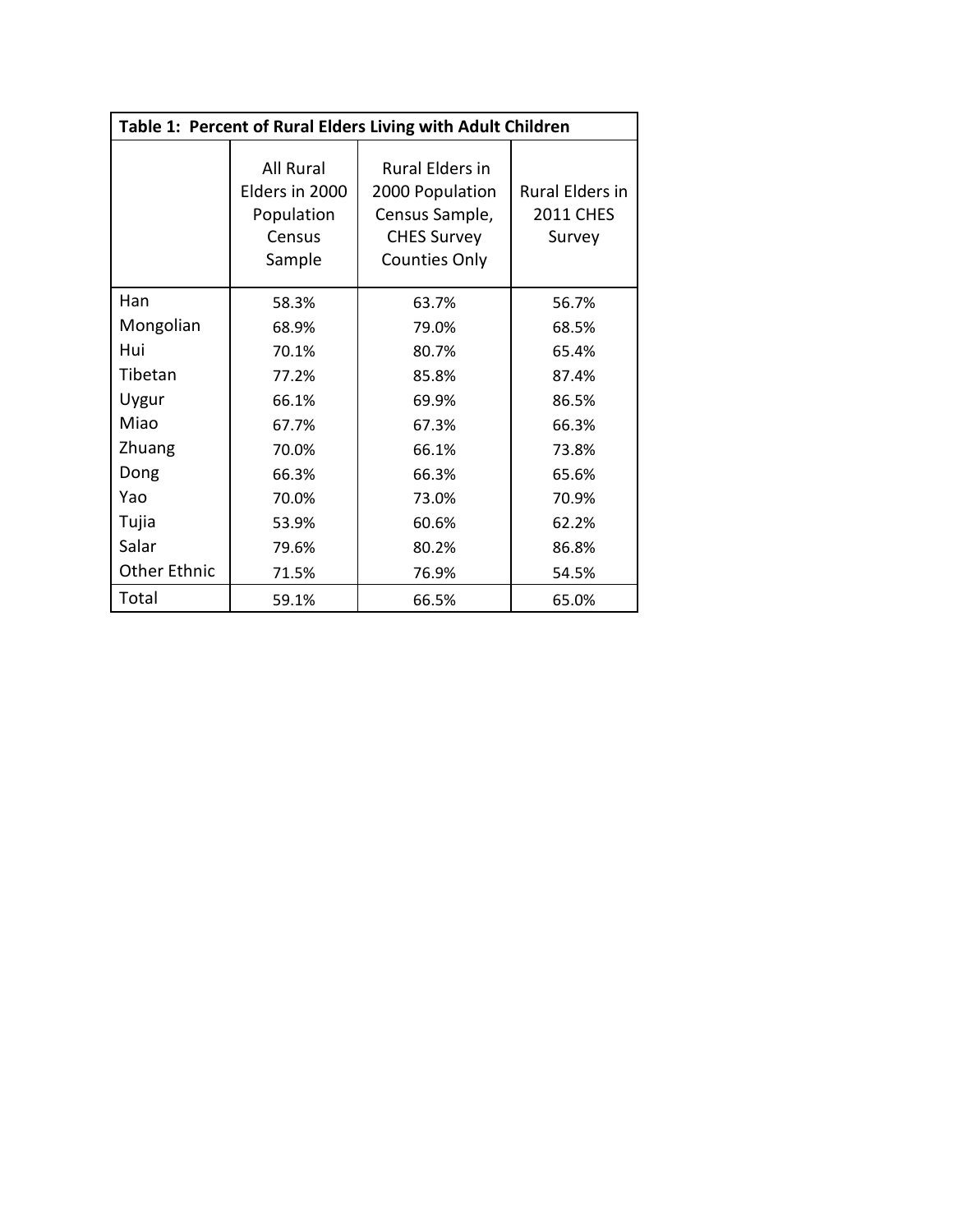| <b>Table 2: Average Household Size</b> |                                                                       |                  |  |  |  |  |  |
|----------------------------------------|-----------------------------------------------------------------------|------------------|--|--|--|--|--|
|                                        | 2000 Population Census<br>Sample, CHES Survey<br><b>Counties Only</b> | 2011 CHES Survey |  |  |  |  |  |
| Han                                    | 3.8                                                                   | 3.7              |  |  |  |  |  |
| Mongolian                              | 4.4                                                                   | 3.8              |  |  |  |  |  |
| Hui                                    | 4.9                                                                   | 4.4              |  |  |  |  |  |
| Tibetan                                | 5.4                                                                   | 4.7              |  |  |  |  |  |
| Uygur                                  | 4.6                                                                   | 4.8              |  |  |  |  |  |
| Miao                                   | 4.0                                                                   | 4.0              |  |  |  |  |  |
| Zhuang                                 | 3.7                                                                   | 3.8              |  |  |  |  |  |
| Dong                                   | 4.0                                                                   | 4.0              |  |  |  |  |  |
| Yao                                    | 4.3                                                                   | 3.8              |  |  |  |  |  |
| Tujia                                  | 3.7                                                                   | 4.0              |  |  |  |  |  |
| Salar                                  | 5.3                                                                   | 6.7              |  |  |  |  |  |
| Other                                  |                                                                       |                  |  |  |  |  |  |
| Ethnic                                 | 4.7                                                                   | 3.6              |  |  |  |  |  |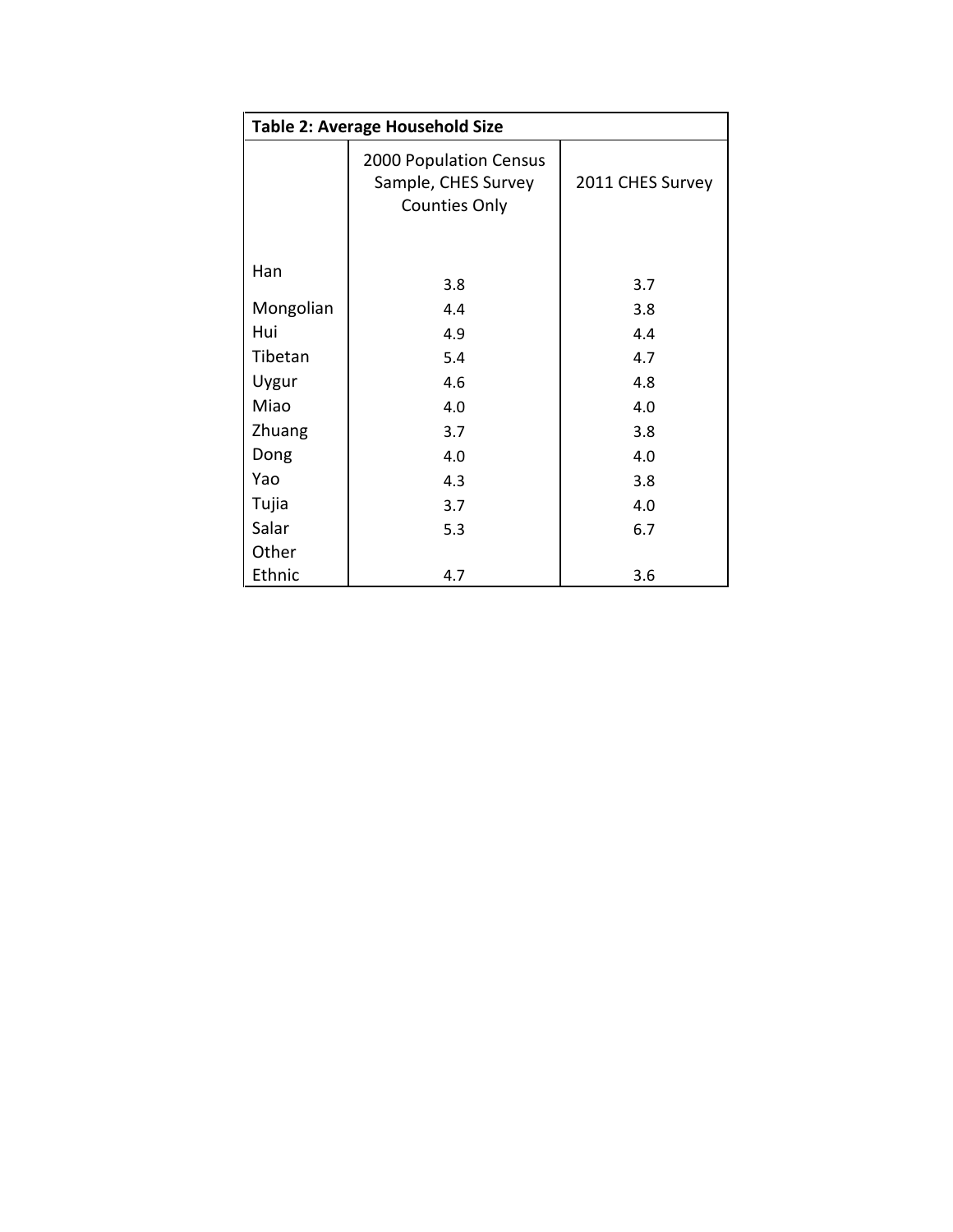# **Table 3: Share of Elder Households with at Least One Out Migrant, 2011 CHES**

|                                   | % of households |
|-----------------------------------|-----------------|
| Han                               | 40.4%           |
| Mongolian                         | 35.7%           |
| Hui                               | 45.2%           |
| Tibetan                           | 28.5%           |
| Uygur                             | 15.3%           |
| Miao                              | 57.6%           |
| Zhuang                            | 48.4%           |
| Dong                              | 54.5%           |
| Yao                               | 58.3%           |
| Tujia                             | 49.2%           |
| Salar                             | 59.3%           |
| <b>Other Ethnic</b><br>Minorities | 68.0%           |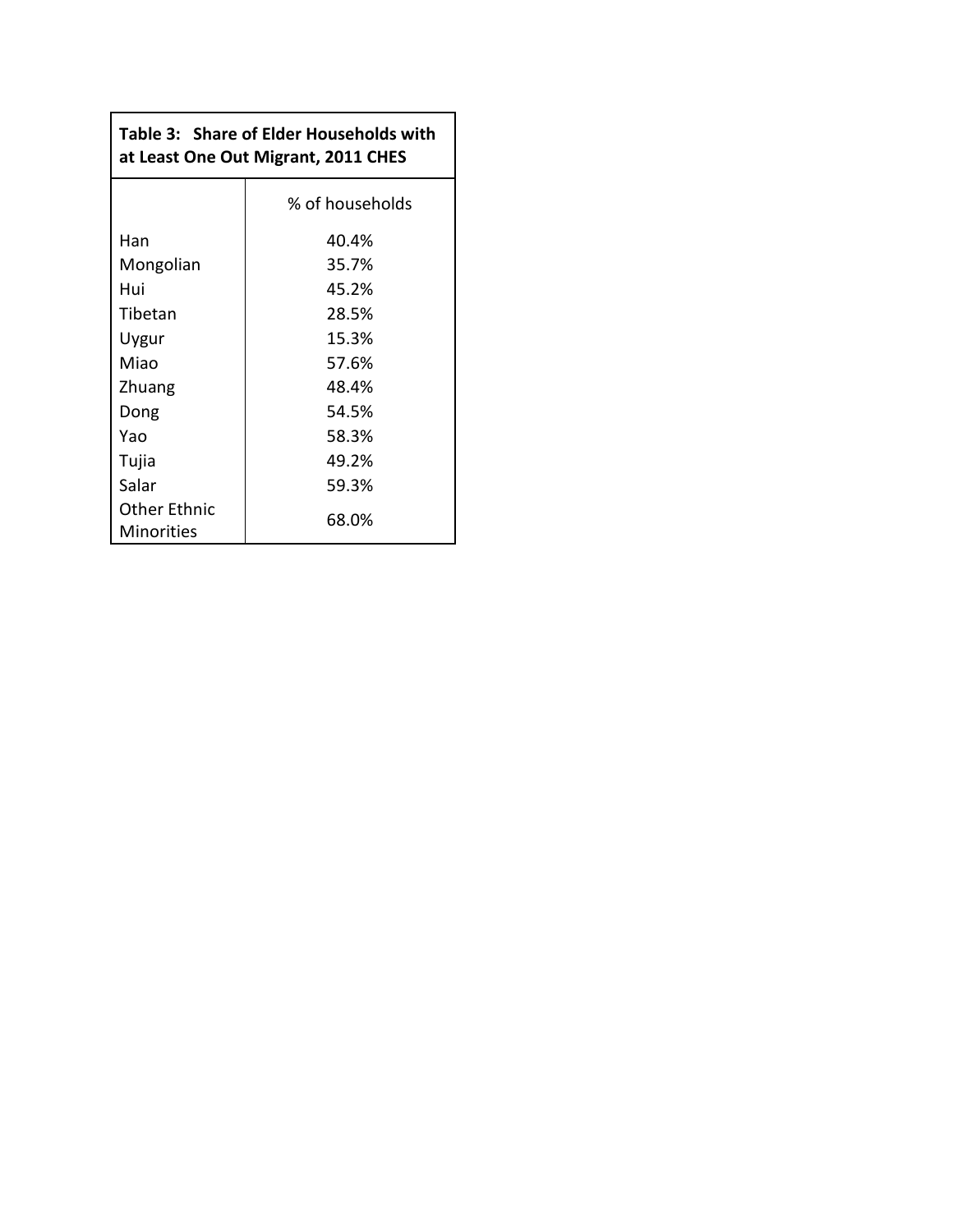| Table 4: Determinants Rural Elders' Coresidence with their Adult Children                      |                 |        |               |                    |              |  |  |
|------------------------------------------------------------------------------------------------|-----------------|--------|---------------|--------------------|--------------|--|--|
| Dependent variable: Indicator of elders who coreside with their adult children                 |                 |        |               |                    |              |  |  |
| <b>Explanatory Variables:</b>                                                                  | <b>Marginal</b> |        | <b>Census</b> | <b>Marginal</b>    | <b>CHES</b>  |  |  |
|                                                                                                | <b>Effects</b>  |        | <b>Means</b>  | <b>Effects</b>     | <b>Means</b> |  |  |
| Less than primary school                                                                       | 0.026           | ***    | 0.397         | $***$<br>0.064     | 0.321        |  |  |
| Primary school                                                                                 | 0.017           | $***$  | 0.436         | 0.007              | 0.406        |  |  |
| Middle school, base case                                                                       |                 |        |               |                    |              |  |  |
| Attended high school                                                                           | $-0.086$        | ***    | 0.046         | 0.023              | 0.067        |  |  |
| Aged 50 to 54, base case                                                                       |                 |        |               |                    |              |  |  |
| Aged 55 to 59                                                                                  | 0.001           |        | 0.200         | $***$<br>$-0.039$  | 0.270        |  |  |
| Aged 60 to 64                                                                                  | $-0.019$        | $***$  | 0.194         | $-0.033$           | 0.204        |  |  |
| Aged 65 to 69                                                                                  | $-0.016$        | $\ast$ | 0.148         | $-0.001$           | 0.121        |  |  |
| Aged 70 to 74                                                                                  | $-0.021$        | $***$  | 0.100         | 0.159              | ***<br>0.079 |  |  |
| Aged 75 or more                                                                                | 0.000           |        | 0.085         | 0.195              | ***<br>0.105 |  |  |
| Female                                                                                         | 0.005           |        | 0.487         | $\ast$<br>$-0.015$ | 0.493        |  |  |
| Widow/ Widower                                                                                 | $-0.070$        | ***    | 0.231         | 0.146              | ***<br>0.178 |  |  |
| Female*Widow                                                                                   | 0.201           | ***    | 0.138         | 0.203              | ***<br>0.109 |  |  |
| Per Capita Rural Provincial Income                                                             | $-0.057$        | ***    | 1.843         | $-0.034$           | ***<br>4.245 |  |  |
| Han, base case                                                                                 |                 |        |               |                    |              |  |  |
| Mongolian                                                                                      | 0.153           | ***    | 0.043         | $\ast$<br>0.113    | 0.023        |  |  |
| Hui                                                                                            | 0.152           | ***    | 0.028         | 0.050              | 0.068        |  |  |
| Tibetan                                                                                        | 0.219           | ***    | 0.013         | 0.248              | ***<br>0.033 |  |  |
| Uyghur                                                                                         | 0.080           | ***    | 0.040         | 0.287              | ***<br>0.057 |  |  |
| Miao                                                                                           | 0.023           | ***    | 0.147         | 0.030              | 0.147        |  |  |
| Zhuang                                                                                         | 0.011           |        | 0.031         | $\ast$<br>0.092    | 0.090        |  |  |
| Dong                                                                                           | 0.000           |        | 0.082         | 0.035              | 0.080        |  |  |
| Yao                                                                                            | 0.121           | ***    | 0.017         | 0.091              | 0.032        |  |  |
| Tujia                                                                                          | $-0.030$        | $***$  | 0.057         | 0.006              | 0.027        |  |  |
| Other Non-Han Ethnicity                                                                        | 0.104           | ***    | 0.023         | 0.026              | 0.041        |  |  |
| Mongol*widow or widower                                                                        | $-0.007$        |        | 0.011         | 0.191              | 0.006        |  |  |
| Hui*widow or widower                                                                           | $-0.040$        |        | 0.005         | 0.012              | 0.012        |  |  |
| Tibet*widow or widower                                                                         | $-0.205$        | ***    | 0.004         | $-0.390$           | ***<br>0.012 |  |  |
| Uyghur*widow or widower                                                                        | $-0.242$        | ***    | 0.009         | $***$<br>$-0.276$  | 0.008        |  |  |
| Miao*widow or widower                                                                          | 0.027           |        | 0.034         | 0.005              | 0.028        |  |  |
| Zhuang*widow or widower                                                                        | 0.007           |        | 0.008         | 0.092              | 0.022        |  |  |
| Dong*widow or widower                                                                          | 0.028           |        | 0.020         | $-0.003$           | 0.014        |  |  |
| Yao*widow or widower                                                                           | $-0.114$        | **     | 0.004         | $-0.137$           | 0.009        |  |  |
| Tujia*widow or widower                                                                         | 0.068           | ***    | 0.013         | $-0.063$           | 0.005        |  |  |
| Other Ethnic*widow or widower                                                                  | 0.046           |        | 0.006         | $\ast$<br>0.199    | 0.008        |  |  |
| <b>Number of Observations</b>                                                                  | 35,460          |        |               | 7,075              |              |  |  |
| Observed P                                                                                     | 0.665           |        |               | 0.647              |              |  |  |
| Predicted P at sample means                                                                    | 0.671           |        |               | 0.684              |              |  |  |
| $***$<br>***<br>$\ast$<br>Indicators of statistical significance at 10%, 5%, 1%, respectively. |                 |        |               |                    |              |  |  |

Data Sources: 1% Sample of the 2000 Population Census of China, restricted to CHES Counties & Elder sample of 2011 CHES Data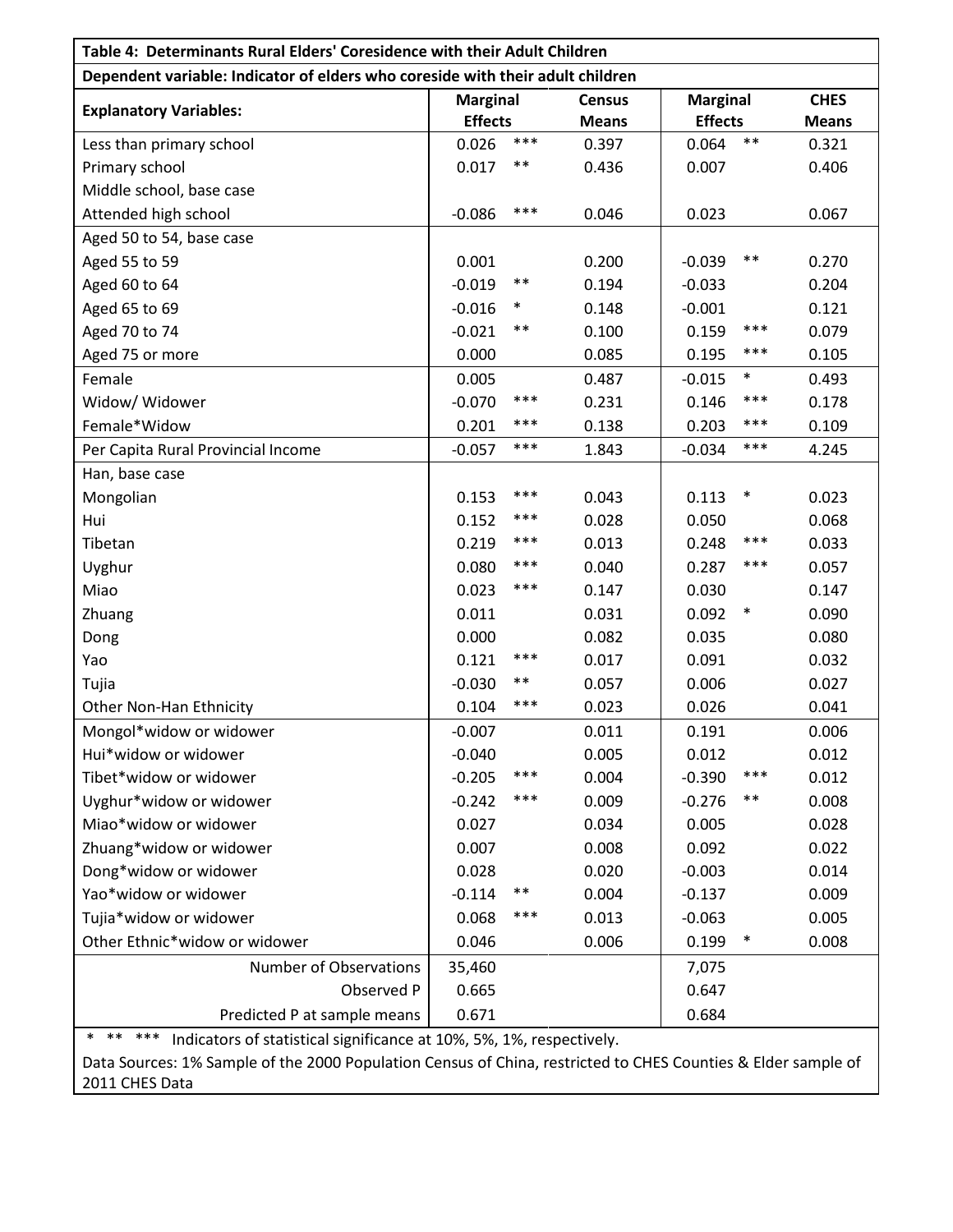### **Table 5: Expanded Model of the Determinants of Rural Elders' Coresidence with their Adult Children**

| Dependent variable: Indicator of elders who coreside with their adult children |             |            |                |            |          |            |              |
|--------------------------------------------------------------------------------|-------------|------------|----------------|------------|----------|------------|--------------|
| <b>Explanatory Variables</b>                                                   | $\mathbf 1$ |            | $\overline{2}$ |            | 3        |            | Sample Means |
| Less than primary schooling                                                    | 0.0389      |            | 0.043          |            | 0.019    |            | 0.322        |
| Graduated primary school                                                       | 0.0067      |            | $-0.003$       |            | $-0.005$ |            | 0.406        |
| Middle school, base case                                                       |             |            |                |            |          |            |              |
| Attended high school                                                           | 0.0204      |            | 0.020          |            | 0.022    |            | 0.066        |
| Female                                                                         | $-0.0067$   |            | $-0.003$       |            | $-0.002$ |            | 0.494        |
| Widow/Widower                                                                  | 0.1965      | ***        | 0.192          | ***        | 0.194    | ***        | 0.177        |
| Female and Widow                                                               | 0.1930      | ***        | 0.186          | ***        | 0.185    | ***        | 0.109        |
| Aged 50 to 54, base case                                                       |             |            |                |            |          |            |              |
| Aged 55 to 59                                                                  | $-0.0505$   | $\ast\ast$ | $-0.046$       | $\ast\ast$ | $-0.045$ | $\ast\ast$ | 0.268        |
| Aged 60 to 64                                                                  | $-0.0290$   |            | $-0.023$       |            | $-0.023$ |            | 0.205        |
| Aged 65 to 69                                                                  | $-0.0109$   |            | $-0.001$       |            | $-0.002$ |            | 0.122        |
| Aged 70 to 74                                                                  | 0.1505      | ***        | 0.154          | ***        | 0.154    | ***        | 0.080        |
| Aged 75 or more                                                                | 0.1842      | ***        | 0.188          | ***        | 0.188    | ***        | 0.104        |
| <b>Disabled</b>                                                                | 0.0662      |            | 0.068          | $\ast$     | 0.062    |            | 0.034        |
| Faced psychological or physical                                                |             |            |                |            |          |            |              |
| difficulties in the last month                                                 | $-0.0810$   | $***$      | $-0.065$       | $\ast$     | $-0.065$ | $\ast$     | 0.057        |
| Ever migrated                                                                  | 0.0156      |            | 0.036          |            | 0.040    |            | 0.058        |
| Plan to migrate in2012                                                         | 0.0039      |            | 0.016          |            | 0.020    |            | 0.035        |
| Food expenditure per capita                                                    |             |            |                |            |          |            |              |
| $(1000$ yuan)                                                                  | $-0.1012$   | ***        | $-0.096$       | ***        | $-0.100$ | ***        | 2.108        |
| House value (1000 yuan)                                                        | 0.0012      | ***        | 0.001          | ***        | 0.001    | $***$      | 50.224       |
| House size (sq meters)                                                         | 0.0002      |            | 0.000          |            | 0.000    |            | 122.066      |
| Receives a pension                                                             | $-0.0467$   | $\ast$     | $-0.050$       | $***$      | $-0.042$ | $\ast$     | 0.296        |
| Number of migrants from village                                                |             | ***        |                | ***        |          | $***$      |              |
| (in hundreds)<br>Average per capita net income of                              | $-0.0092$   |            | $-0.008$       |            | $-0.007$ |            | 4.850        |
| village (1000 yuan)                                                            | $-0.0118$   | $***$      | $-0.012$       | $\ast$     | $-0.013$ | $***$      | 4.249        |
| Han, base case                                                                 |             |            |                |            |          |            |              |
| Mongolian                                                                      |             |            | 0.100          |            | 0.086    |            | 0.024        |
| Hui                                                                            |             |            | 0.019          |            | $-0.011$ |            | 0.068        |
| Tibetan                                                                        |             |            | 0.216          | ***        | 0.157    | ***        | 0.033        |
| Uyghur                                                                         |             |            | 0.240          | ***        | 0.207    | ***        | 0.053        |
| Miao                                                                           |             |            | 0.010          |            | $-0.018$ |            | 0.149        |
| Zhuang                                                                         |             |            | 0.108          | $\ast$     | 0.067    |            | 0.086        |
| Dong                                                                           |             |            | 0.042          |            | 0.021    |            | 0.082        |
| Yao                                                                            |             |            | 0.070          |            | 0.070    |            | 0.032        |
| Tujia                                                                          |             |            | 0.012          |            | 0.086    |            | 0.027        |
| Salar                                                                          |             |            | 0.140          | $\ast$     | 0.060    |            | 0.011        |
| Other Non-Han Ethnicity                                                        |             |            | $-0.037$       |            | $-0.048$ |            | 0.027        |
| Mongol*widow or widower                                                        |             |            | 0.175          |            | 0.167    |            | 0.006        |
| Hui*widow or widower                                                           |             |            | 0.026          |            | 0.038    |            | 0.012        |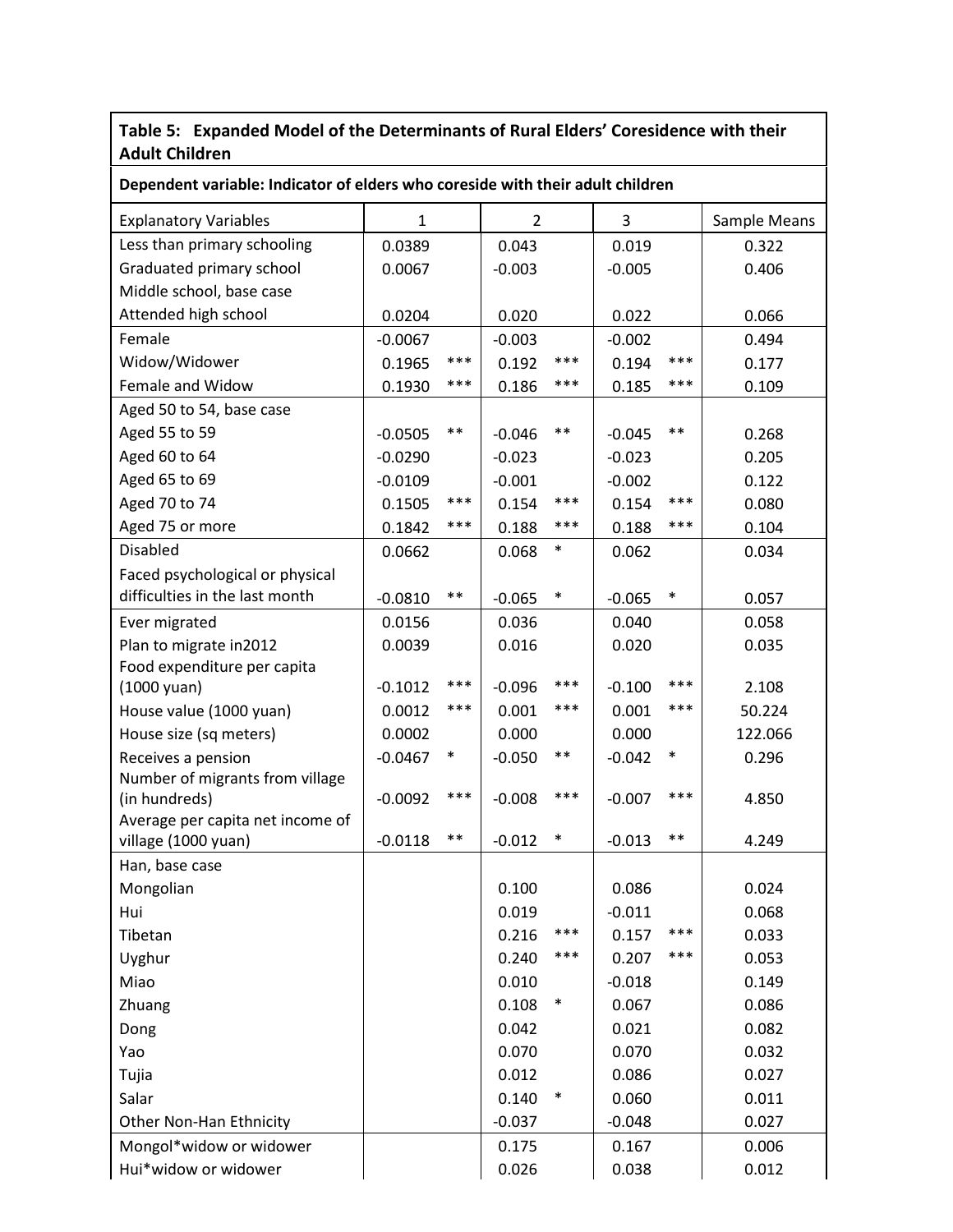| Tibet*widow or widower                              |       | $-0.383$ | ***       | $-0.399$  | $***$     | 0.012 |
|-----------------------------------------------------|-------|----------|-----------|-----------|-----------|-------|
| Uyghur*widow or widower                             |       | $-0.306$ | $***$     | $-0.313$  | $***$     | 0.007 |
| Miao*widow or widower                               |       | 0.048    |           | 0.037     |           | 0.029 |
| Zhuang*widow or widower                             |       | 0.157    |           | 0.130     |           | 0.021 |
| Dong*widow or widower                               |       | 0.001    |           | $-0.011$  |           | 0.014 |
| Yao*widow or widower                                |       | $-0.112$ |           | $-0.113$  |           | 0.009 |
| Tujia*widow or widower                              |       | $-0.079$ |           | $-0.094$  |           | 0.005 |
|                                                     |       | Perfect  |           | Perfect   |           |       |
| Salar*widow or widower                              |       |          | predictor |           | predictor | 0.002 |
| Other Ethnic*widow or widower                       |       | 0.195    | ∗         | $0.187$ * |           | 0.006 |
| Individual beliefs and                              |       |          |           |           |           |       |
| characteristics:                                    |       |          |           |           |           |       |
| Children shouldn't be allowed to                    |       |          |           |           |           |       |
| marry outside own ethnicity                         |       |          |           | $-0.041$  |           | 0.193 |
| Easier to communicate with                          |       |          |           |           |           |       |
| people of same ethnicity                            |       |          |           | 0.025     |           | 0.415 |
| 3 best friends all of same                          |       |          |           | $-0.017$  |           | 0.708 |
| ethnicity<br>Lives in mixed ethnicity               |       |          |           |           |           |       |
| household                                           |       |          |           | $-0.050$  |           | 0.895 |
| Strong language skills in local Han                 |       |          |           |           |           |       |
| or Mandarin                                         |       |          |           | 0.073     | $***$     | 0.190 |
| County Means on Beliefs and                         |       |          |           |           |           |       |
| Characteristics:                                    |       |          |           |           |           |       |
| County: Children shouldn't be                       |       |          |           |           |           |       |
| allowed to marry outside own                        |       |          |           |           |           |       |
| ethnicity                                           |       |          |           | $-0.018$  |           | 0.195 |
| County: Easier to communicate                       |       |          |           |           |           |       |
| with people of same ethnicity                       |       |          |           | $-0.049$  |           | 0.407 |
| County: 3 best friends all of same                  |       |          |           |           |           |       |
| ethnicity                                           |       |          |           | 0.135     | $\ast$    | 0.697 |
| County Share of mixed ethnicity                     |       |          |           |           | ***       |       |
| households                                          |       |          |           | 0.501     |           | 0.894 |
| Proportion of own ethnicity in<br>county population |       |          |           | 0.056     |           | 0.595 |
| County ethnicity concentration                      |       |          |           |           |           |       |
| index                                               |       |          |           | $-0.364$  | ***       | 0.587 |
| <b>Number of Observations</b>                       | 6,794 | 6,794    |           | 6,974     |           |       |
| Observed P                                          | 0.646 | 0.646    |           | 0.646     |           |       |
| Predicted P at sample means                         | 0.693 | 0.693    |           | 0.696     |           |       |
| ** ***<br>$\ast$<br>Indicators of                   |       |          |           |           |           |       |
| statistical significance at 10%, 5%,                |       |          |           |           |           |       |
|                                                     |       |          |           |           |           |       |

1%, respectively.

Data Source: Elder sample of

2011 CHES Data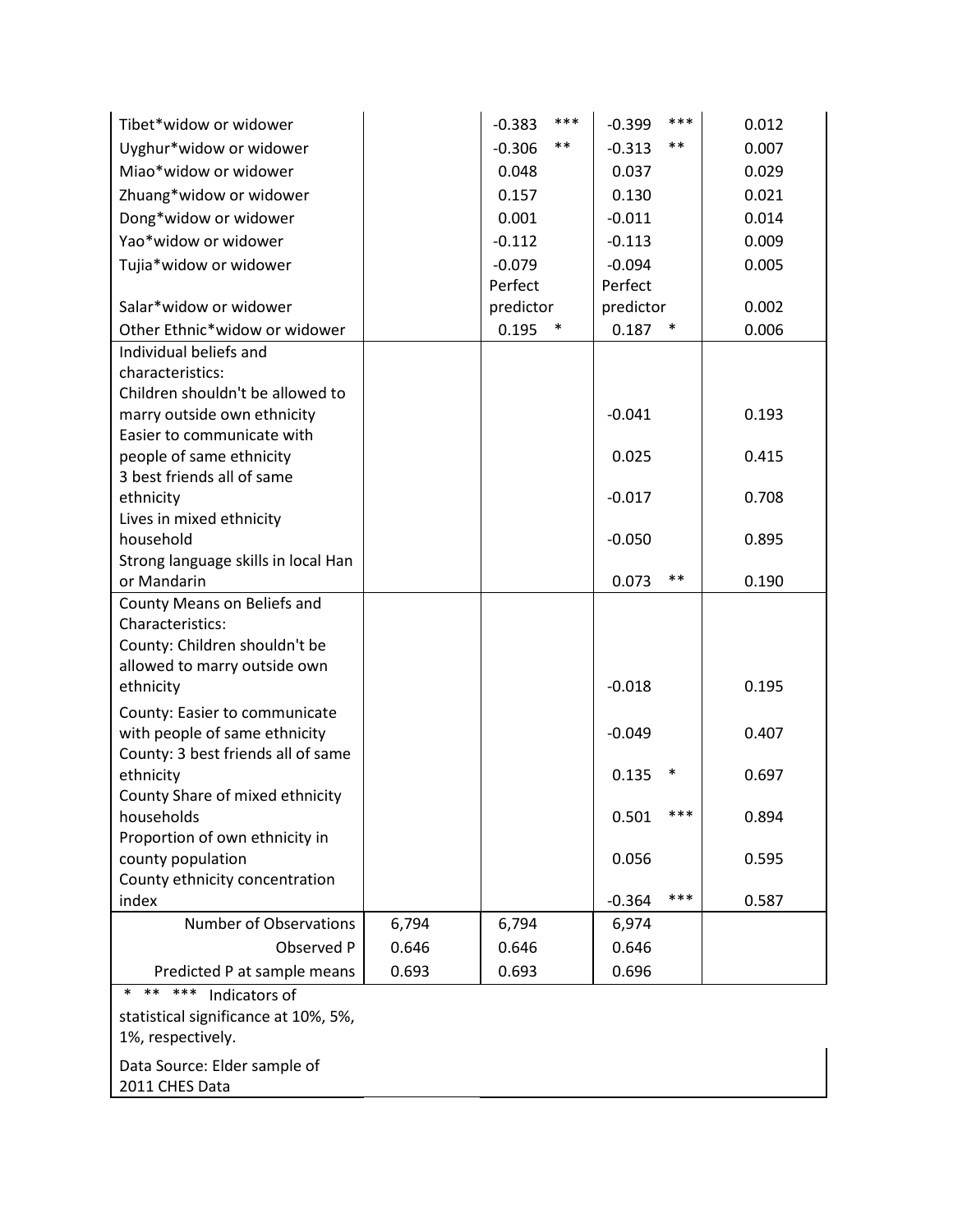| Table 6: Share of Elders Reporting Overall Life Happiness by Ethnicity, CHES 2011<br><b>Survey Data</b> |                                                                                                          |                                                                                                             |                                                                                                                      |                                                                                                          |                                                                                                                 |  |  |  |
|---------------------------------------------------------------------------------------------------------|----------------------------------------------------------------------------------------------------------|-------------------------------------------------------------------------------------------------------------|----------------------------------------------------------------------------------------------------------------------|----------------------------------------------------------------------------------------------------------|-----------------------------------------------------------------------------------------------------------------|--|--|--|
| Ethnicity                                                                                               | Percent<br>Reporting<br><b>Being</b><br>Happy                                                            | Ratio of<br><b>Shares</b><br>Reporting<br>Happiness of<br>Ethnic<br><b>Minorities</b><br>Relative to<br>Han | % Reporting<br>Happiness if<br>Coresiding<br>with Adult<br>Children                                                  | % Reporting<br>Happiness if<br>not<br>Coresding<br>with Adult<br>Children                                | Difference in<br>% Reporting<br>Happiness of<br>Coresident<br>and Non-<br>Coresident<br>Elders                  |  |  |  |
|                                                                                                         | 1                                                                                                        | $\overline{2}$                                                                                              | 3                                                                                                                    | 4                                                                                                        | 5                                                                                                               |  |  |  |
| Han<br>Mongolian<br>Hui<br>Tibetan<br>Uygur<br>Miao<br>Zhuang<br>Dong<br>Yao<br>Tujia<br>Salar<br>Other | 45.9%<br>55.4%<br>57.5%<br>53.7%<br>49.3%<br>37.3%<br>41.7%<br>38.3%<br>40.5%<br>37.3%<br>50.5%<br>39.5% | 1.00<br>1.21<br>1.25<br>1.17<br>1.07<br>0.81<br>0.91<br>0.83<br>0.88<br>0.81<br>1.10<br>0.86                | 47.91%<br>53.04%<br>54.78%<br>53.52%<br>49.00%<br>39.40%<br>43.25%<br>37.60%<br>41.14%<br>38.33%<br>50.63%<br>33.94% | 43.4%<br>60.4%<br>62.7%<br>54.8%<br>50.9%<br>33.1%<br>37.5%<br>39.6%<br>38.9%<br>35.6%<br>50.0%<br>46.2% | 4.5%<br>$-7.3%$<br>$-7.9%$<br>$-1.3%$<br>$-1.9%$<br>6.3%<br>5.7%<br>$-2.0%$<br>2.3%<br>2.7%<br>0.6%<br>$-12.2%$ |  |  |  |
| Total                                                                                                   | 44.87%                                                                                                   | $\sim$                                                                                                      | 45.76%                                                                                                               | 43.23%                                                                                                   | 2.53%                                                                                                           |  |  |  |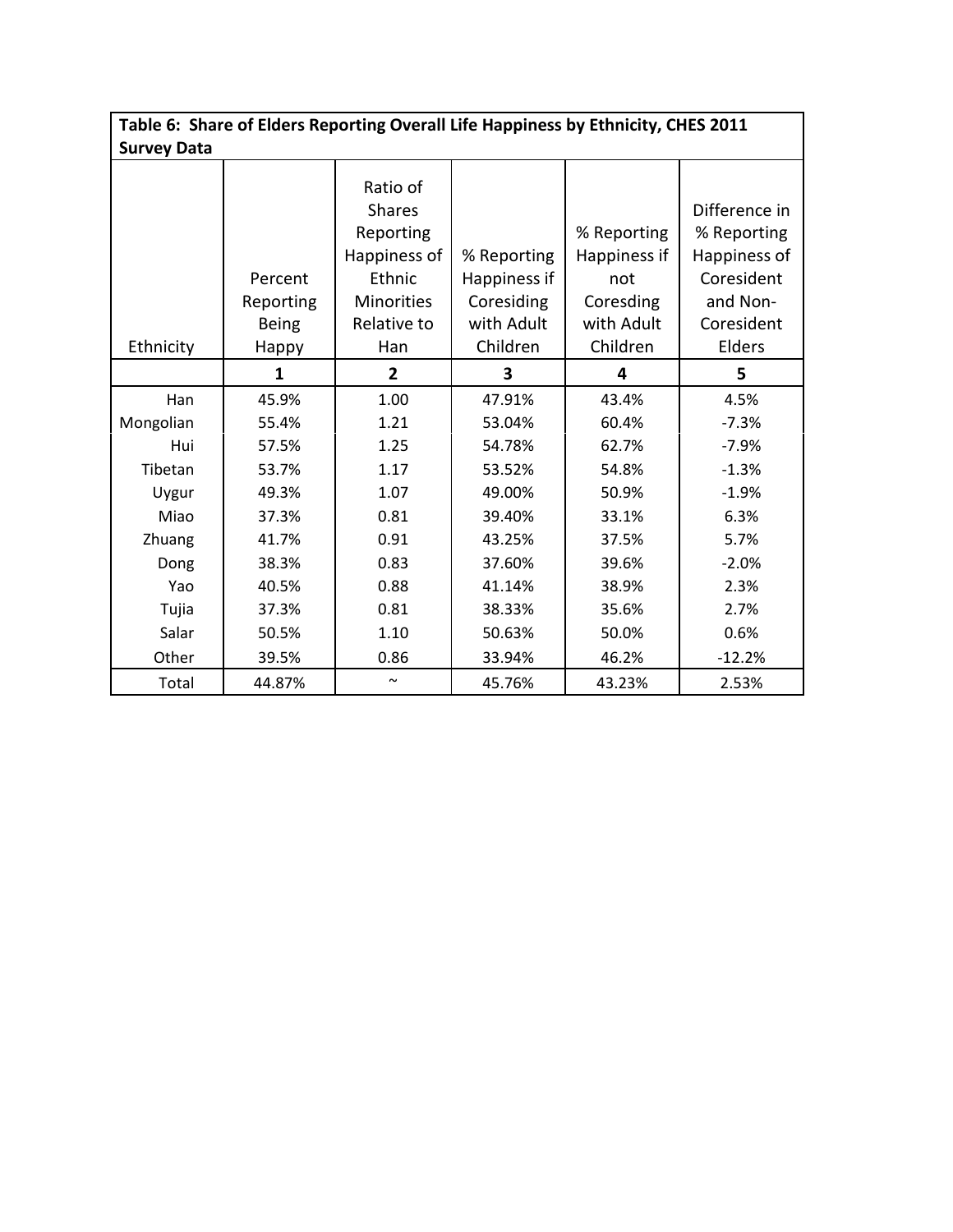| <b>Table 7: Determinants of Elders' Overall Happiness</b>                                                                                                                              |              |       |         |  |  |  |
|----------------------------------------------------------------------------------------------------------------------------------------------------------------------------------------|--------------|-------|---------|--|--|--|
| Dependent variable: an indicator that counts elders as happy if they responded "very happy" or<br>"happy" to the question, "Taking account of all aspects of life, do you feel happy?" |              |       |         |  |  |  |
| <b>Explanatory Variables:</b>                                                                                                                                                          | Sample Means |       |         |  |  |  |
| Lives with adult children                                                                                                                                                              | 0.275        | $***$ | 0.646   |  |  |  |
| Residuals on prediction of living with adult children                                                                                                                                  | $-0.259$     | $***$ | 0.000   |  |  |  |
| Less than primary schooling                                                                                                                                                            | 0.031        |       | 0.322   |  |  |  |
| Graduated primary school                                                                                                                                                               | 0.020        |       | 0.406   |  |  |  |
| Middle school, base case                                                                                                                                                               |              |       | 0.206   |  |  |  |
| Attended high school                                                                                                                                                                   | 0.108        | ***   | 0.066   |  |  |  |
| Female                                                                                                                                                                                 | 0.000        |       | 0.494   |  |  |  |
| Widow/Widower                                                                                                                                                                          | $-0.059$     |       | 0.177   |  |  |  |
| Female and Widow                                                                                                                                                                       | $-0.016$     |       | 0.109   |  |  |  |
| Aged 50-54, base case                                                                                                                                                                  |              |       | 0.221   |  |  |  |
| Aged 55 to 59                                                                                                                                                                          | 0.023        |       | 0.268   |  |  |  |
| Aged 60 to 64                                                                                                                                                                          | $-0.014$     |       | 0.205   |  |  |  |
| Aged 65 to 69                                                                                                                                                                          | 0.027        |       | 0.122   |  |  |  |
| Aged 70 to 74                                                                                                                                                                          | $-0.068$     | ∗     | 0.080   |  |  |  |
| Aged 75 or more                                                                                                                                                                        | $-0.053$     |       | 0.104   |  |  |  |
| <b>Disabled</b>                                                                                                                                                                        | $-0.068$     |       | 0.034   |  |  |  |
| Faced psychological or physical difficulties in the last month                                                                                                                         | $-0.102$     | ***   | 0.057   |  |  |  |
| Ever migrated                                                                                                                                                                          | $-0.016$     |       | 0.058   |  |  |  |
| Plan to migrate in 2012                                                                                                                                                                | 0.004        |       | 0.035   |  |  |  |
| Food expenditure per capita (1000 yuan)                                                                                                                                                | 0.039        | ***   | 2.108   |  |  |  |
| House value (1000 yuan)                                                                                                                                                                | 0.001        | ***   | 50.224  |  |  |  |
| House size (square meters)                                                                                                                                                             | 0.000        |       | 122.066 |  |  |  |
| Receives a pension                                                                                                                                                                     | 0.013        |       | 0.296   |  |  |  |
| Han, base case                                                                                                                                                                         |              |       | 0.409   |  |  |  |
| Mongolian                                                                                                                                                                              | 0.069        |       | 0.024   |  |  |  |
| Hui                                                                                                                                                                                    | 0.140        | ***   | 0.068   |  |  |  |
| Tibetan                                                                                                                                                                                | 0.023        |       | 0.033   |  |  |  |
| Uygur                                                                                                                                                                                  | $-0.052$     |       | 0.053   |  |  |  |
| Miao                                                                                                                                                                                   | $-0.086$     | $***$ | 0.149   |  |  |  |
| Zhuang                                                                                                                                                                                 | $-0.060$     |       | 0.086   |  |  |  |
| Dong                                                                                                                                                                                   | $-0.069$     |       | 0.082   |  |  |  |
| Yao                                                                                                                                                                                    | $-0.126$     |       | 0.032   |  |  |  |
| Tujia                                                                                                                                                                                  | $-0.106$     |       | 0.027   |  |  |  |
| Salar                                                                                                                                                                                  | $-0.012$     |       | 0.011   |  |  |  |
| <b>Other Ethnic Minority</b>                                                                                                                                                           | $-0.071$     |       | 0.027   |  |  |  |
| <b>Number of Observations</b>                                                                                                                                                          | 6,974        |       |         |  |  |  |
| Observed P                                                                                                                                                                             | 0.446        |       |         |  |  |  |